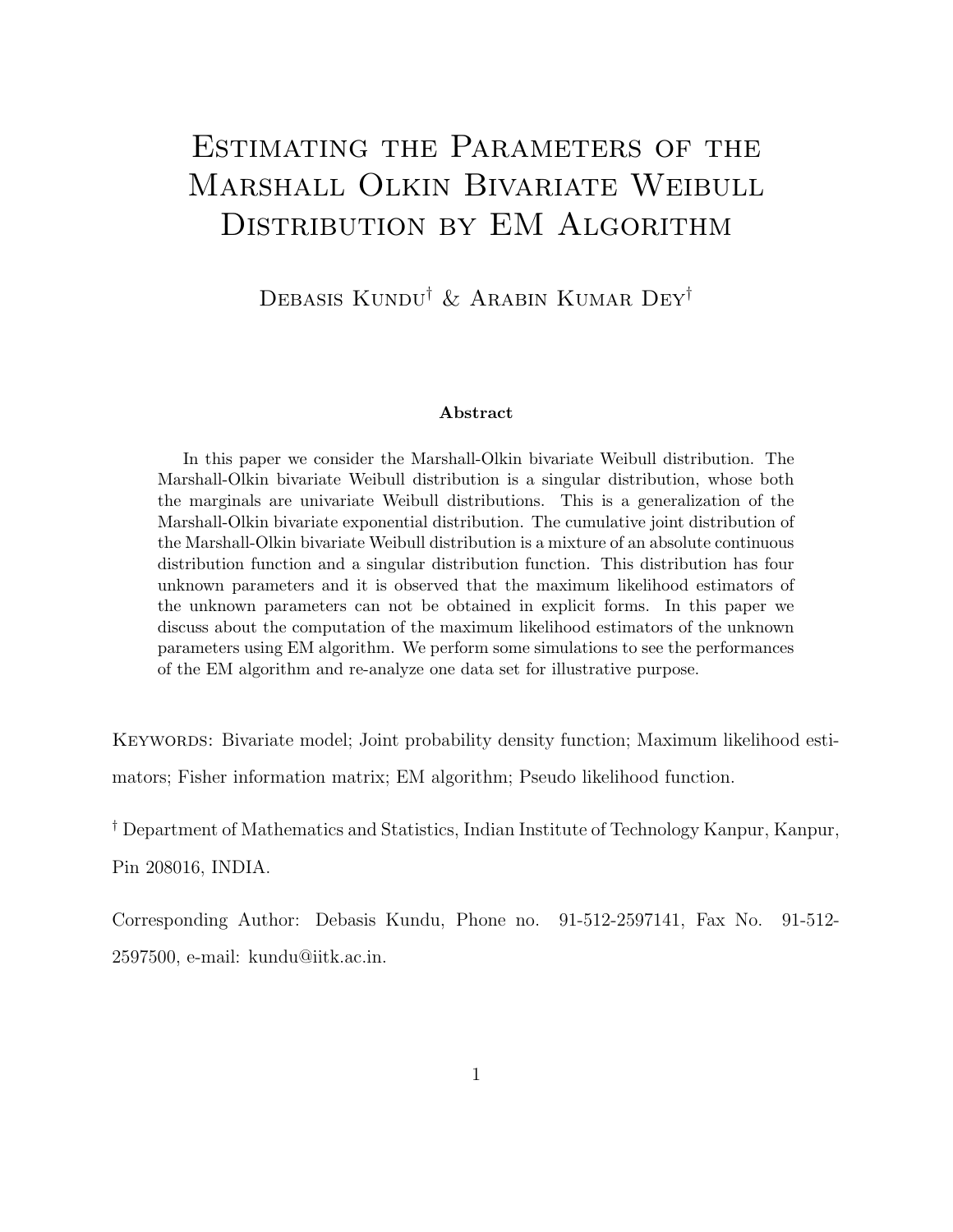### 1 INTRODUCTION

The Marshall-Olkin bivariate exponential distribution, see [14], is a singular distribution. In this case, both the marginals have exponential distributions, but they can be equal with a positive probability. Because of that reason, if in a bivariate data set, for some cases two components take equal values, the Marshal-Olkin bivariate exponential (MOBE) distribution can be used quite effectively to analyze such data set. Since, the MOBE distribution has exponential marginals, if the bivariate data indicate unimodal marginal probability density function or non-constant hazard function, then MOBE distribution may not be appropriate. Because of this restriction, Marshall and Olkin [14] suggested a more flexible bivariate Weibull (MOBW) distribution, where the marginals are Weibull distributions and it can be obtained along the same line as the MOBE model. This model can be observed as a shock model when the shocks are arriving as a non-homogeneous Poisson process. In fact most of the other interpretations which are valid for MOBE distribution can be easily generalized for MOBW distribution also. Clearly, MOBW model is more flexible than the MOBE model, because of the presence of the shape parameter. Moreover, this model can be used quite effectively if the bivariate data indicate unimodal marginal probability density function or non-constant hazard function.

Lu [13] considered the MOBW model and proposed the Bayes estimates of the unknown parameters. For some of the related work in this connection the readers are referred to Patra and Dey [16], Lu [12], Hanagal [6, 7] and the references cited there. It may be mentioned that although extensive work has been done on MOBE model but not that much of work has been done for the MOBW model. One of the reason might be due to the computational complexity involved in finding the estimates of the MOBW model parameters.

The main aim of this paper is to consider the efficient computation of the maximum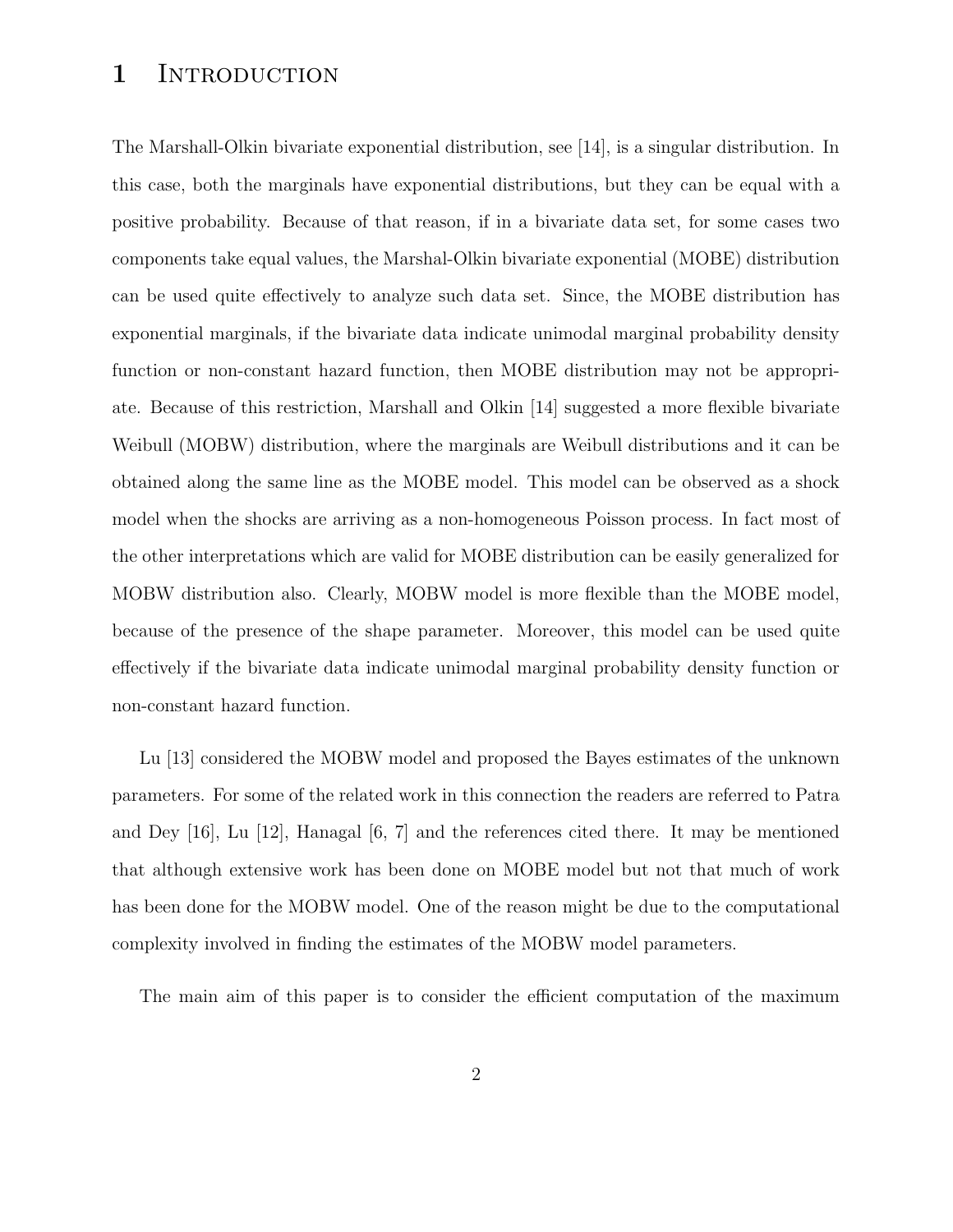likelihood estimators (MLEs) of the MOBW parameters. This model has four unknown parameters, and the MLEs of the unknown parameters do not always exist, see for example Bemis et al. [2], and even if they exist they can not be obtained in explicit forms as expected. It is observed that the problems can be treated as a missing value problem and the EM algorithm can be used quite effectively to compute the MLEs by solving a one dimensional optimization problem at each iteration. We have provided a simple iterative procedure to solve the one dimensional optimization procedure also. Moreover, using the idea of Louis [11], from the EM algorithm the observed Fisher information matrix can be easily obtained and they can be used for constructing asymptotic confidence intervals of the unknown parameters and for testing purposes also. Since MOBE is a special case of the MOBW distribution, our method can be applied for the MOBE model also. It may be mentioned at this point that Karlis [8] also developed an EM algorithm for the computation of the MLEs of the MOBE distribution, but the two ideas are quite different. Moreover, it is not immediate how Karlis's method can be extended for the MOBW model.

We have performed some simulations to see the performances of the EM algorithm and the performances are quite satisfactory. Recently, Meintanis [15] analyzed one data set using MOBE distribution. We have re-analyzed the same data set using MOBW distribution. It is observed that the proposed EM algorithm is working very well in this case and MOBW provides a better fit than the MOBE distribution. We have a provided a justification for that also. Finally we have provided the multivariate generalization of our proposed method.

The rest of the paper is organized as follows. In section 2, we describe the models and provide some basic properties. The EM algorithm for MOBW is discussed in section 3. Simulation results and data analysis are presented in section 4 and section 5 respectively. We discuss the multivariate generalization in section 6 and finally conclude the paper in section 7.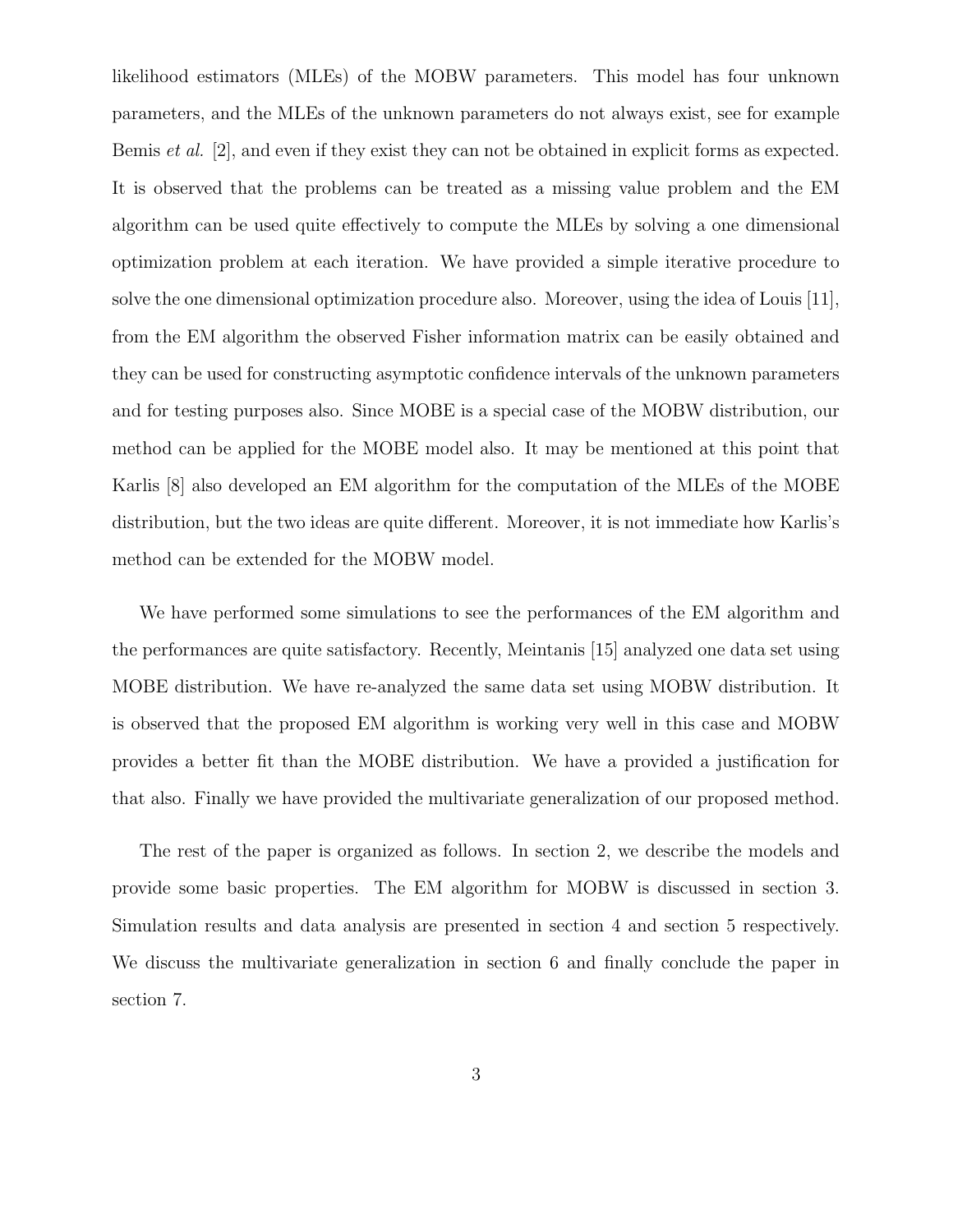### 2 MARSHALL-OLKIN BIVARIATE WEIBULL DISTRIBUTION

It is assumed that the univariate Weibull distribution with the shape parameter  $\alpha > 0$  and the scale parameter  $\theta > 0$  has the following probability density function (PDF), cumulative distribution function (CDF) and survival function (SE) for  $x > 0$ ;

$$
f_{WE}(x; \alpha, \theta) = \alpha \theta x^{\alpha - 1} e^{-\theta x^{\alpha}}, \quad F_{WE}(x; \alpha, \theta) = 1 - e^{-\theta x^{\alpha}}, \quad S_{WE}(x; \alpha, \theta) = e^{-\theta x^{\alpha}} \tag{1}
$$

respectively. From now on a Weibull distribution with the PDF (1) will be denoted by WE( $\alpha, \theta$ ). Suppose  $U_0$  follows (∼) WE( $\alpha, \lambda_0$ ),  $U_1 \sim \text{WE}(\alpha, \lambda_1)$ ,  $U_2 \sim \text{WE}(\alpha, \lambda_2)$  and they are independent. Define  $X_1 = \min\{U_0, U_1\}$ , and  $X_2 = \min\{U_0, U_2\}$ , then the bivariate vector  $(X_1, X_2)$  has the MOBW distribution with the parameters  $\alpha, \lambda_0, \lambda_1, \lambda_2$  and it will be denoted from now on as MOBW( $\alpha$ ,  $\lambda_0$ ,  $\lambda_1$ ,  $\lambda_2$ ). When  $\alpha = 1$ , it coincides with the MOBE model with parameters  $\lambda_0, \lambda_1, \lambda_2$ , which will be denoted by MOBE( $\lambda_0, \lambda_1, \lambda_2$ ).

If  $(X_1, X_2) \sim \text{MOBW}(\alpha, \lambda_0, \lambda_1, \lambda_2)$  then their joint survival function takes the following form for  $z = \max\{x_1, x_2\};$ 

$$
S_{X_1, X_2}(x_1, x_2) = P(X_1 > x_1, X_2 > x_2) = P(U_0 > z, U_1 > x_1, U_2 > x_2)
$$
  
\n
$$
= S_{WE}(x_1; \alpha, \lambda_1) S_{WE}(x_2; \alpha, \lambda_2) S_{WE}(z; \alpha, \lambda_0)
$$
  
\n
$$
= \begin{cases} S_{WE}(x_1; \alpha, \lambda_1) S_{WE}(x_2; \alpha, \lambda_0 + \lambda_2) & \text{if } x_1 < x_2 \\ S_{WE}(x_1; \alpha, \lambda_0 + \lambda_1) S_{WE}(x_2; \alpha, \lambda_2) & \text{if } x_1 > x_2 \\ S_{WE}(x; \alpha, \lambda_0 + \lambda_1 + \lambda_2) & \text{if } x_1 = x_2 = x. \end{cases}
$$
(2)

Therefore, the joint PDF of  $X_1$  and  $X_2$  can be written as

$$
f_{X_1,X_2}(x_1,x_2) = \begin{cases} f_1(x_1,x_2) & \text{if } 0 < x_1 < x_2 < \infty \\ f_2(x_1,x_2) & \text{if } 0 < x_2 < x_1 < \infty \\ f_0(x) & \text{if } 0 < x_1 = x_2 = x < \infty, \end{cases}
$$
 (3)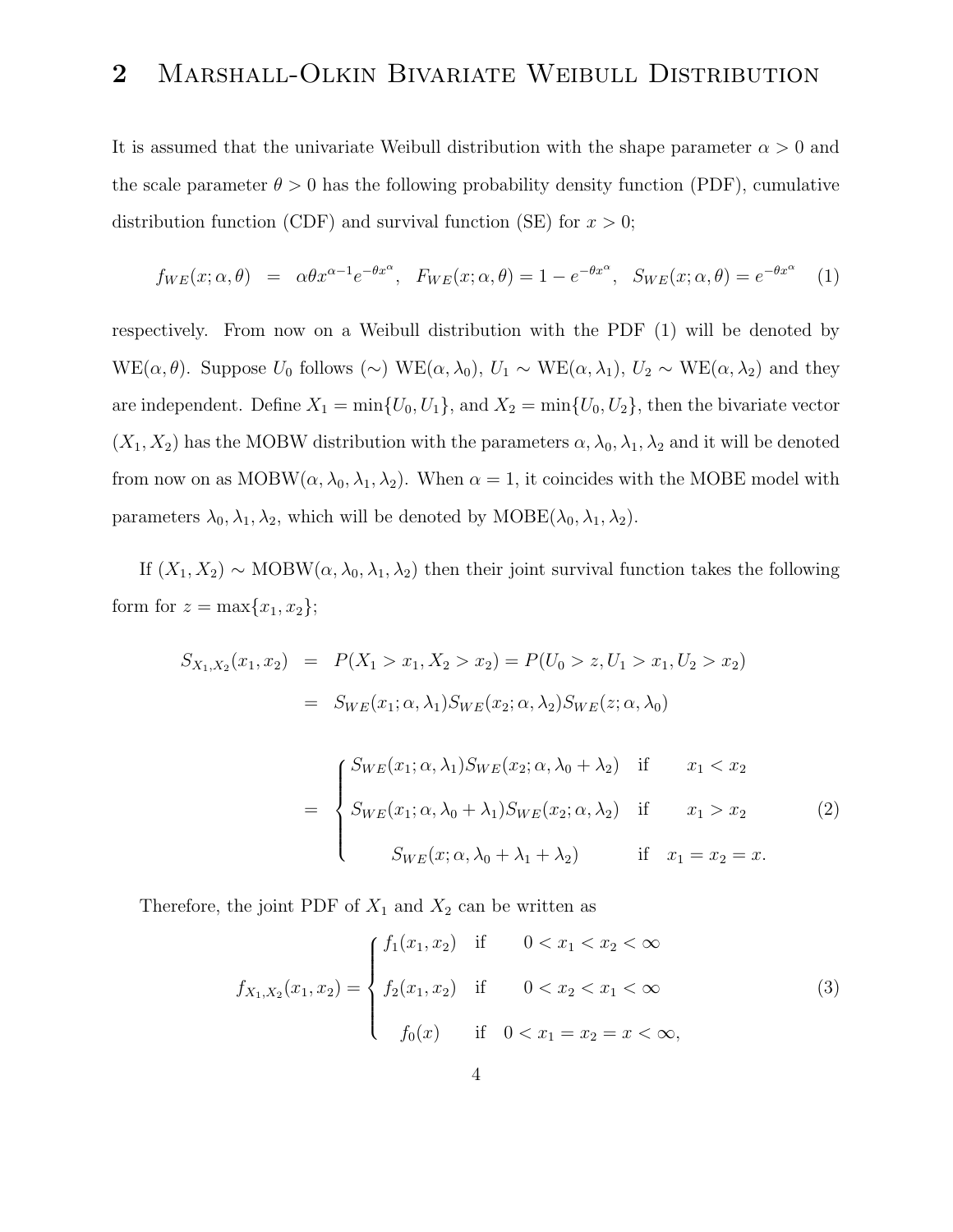where

$$
f_1(x_1, x_2) = f_{WE}(x_1; \alpha, \lambda_1) f_{WE}(x_2; \lambda_0 + \lambda_2)
$$
  
\n
$$
f_2(x_1, x_2) = f_{WE}(x_1; \alpha, \lambda_0 + \lambda_1) f_{WE}(x_2; \lambda_2)
$$
  
\n
$$
f_0(x) = \frac{\lambda_0}{\lambda_0 + \lambda_1 + \lambda_2} f_{WE}(x; \alpha, \lambda_0 + \lambda_1 + \lambda_2).
$$
\n(4)

Note that the function  $f_{X_1,X_2}(\cdot,\cdot)$  may be considered to be a density function for MOBW distribution if it is understood that the first two terms are the densities with respect to the two dimensional Lebesgue measure and the third term is a density function with respect to one dimensional Lebesgue measure, see for example Bemis et al. [2]. It is clear that the joint cumulative distribution function (CDF) of  $X_1$  and  $X_2$  can be written as a mixture of an absolute continuous part and a singular part as follows;

$$
F_{X_1,X_2}(x_1,x_2) = \frac{\lambda_1 + \lambda_2}{\lambda_0 + \lambda_1 + \lambda_2} F_1(x_1,x_2) + \frac{\lambda_0}{\lambda_0 + \lambda_1 + \lambda_2} F_0(x_1,x_2).
$$
 (5)

Here for  $z = \max\{x_1, x_2\},\$ 

$$
F_0(x_1, x_2) = F_{WE}(z; \alpha, \lambda_0 + \lambda_1 + \lambda_2).
$$

 $F_0(\cdot, \cdot)$  is the singular part and  $F_1(\cdot, \cdot)$  is the absolute continuous part and it can be obtained by subtraction.

### 3 EM Algorithm for MOBW Distribution

In this section we address the problem of computing the MLEs of the unknown parameters of MOBW( $\alpha, \lambda_0, \lambda_1, \lambda_2$ ), based on a random bivariate sample  $\{(x_{11}, x_{21}), \ldots, (x_{1n}, x_{2n})\}$ . We use the following notation;

$$
I_0 = \{i; x_{1i} = x_{2i} = x_i\}, \quad I_1 = \{i; x_{1i} < x_{2i}\}, \quad I_2 = \{i; x_{1i} > x_{2i}\}, \quad I = I_0 \cup I_1 \cup I_2
$$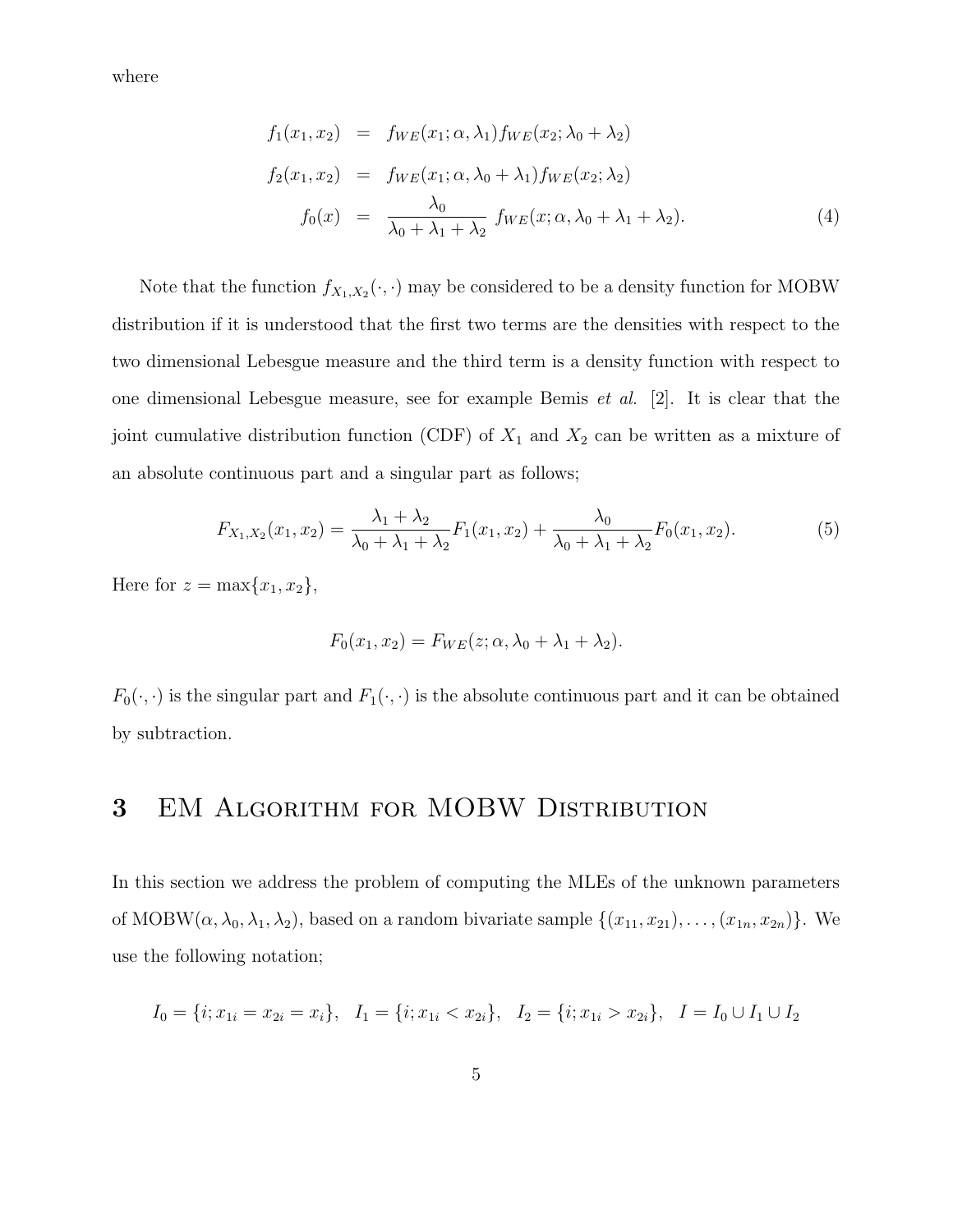$$
|I_0| = n_0, \quad |I_1| = n_1, \quad |I_2| = n_2,
$$

here  $|I_j|$  for  $j = 0, 1, 2$  denotes the number of elements in the set  $I_j$ .

The log-likelihood function can be written as

$$
l(\alpha, \lambda_0, \lambda_1, \lambda_2) = \sum_{i \in I_1} \ln f_{WE}(x_{1i}; \alpha, \lambda_1) + \sum_{i \in I_1} \ln f_{WE}(x_{2i}; \alpha, \lambda_0 + \lambda_2)
$$
  
+ 
$$
\sum_{i \in I_2} \ln f_{WE}(x_{1i}; \alpha, \lambda_0 + \lambda_1) + \sum_{i \in I_2} \ln f_{WE}(x_{2i}; \alpha, \lambda_2)
$$
  
+ 
$$
n_0(\ln \lambda_0 - \ln(\lambda_0 + \lambda_1 + \lambda_2)) + \sum_{i \in I_0} \ln f_{WE}(x_i; \alpha, \lambda_0 + \lambda_1 + \lambda_2)
$$
  
= 
$$
(n_0 + 2n_1 + 2n_2) \ln \alpha + n_1 \ln \lambda_1 + n_2 \ln \lambda_2 + n_0 \ln \lambda_0 + n_1 \ln(\lambda_0 + \lambda_2)
$$
  
+ 
$$
n_2 \ln(\lambda_0 + \lambda_1) + (\alpha - 1) \left[ \sum_{i \in I_1 \cup I_2} \ln x_{1i} + \sum_{i \in I_1 \cup I_2} \ln x_{2i} + \sum_{i \in I_0} \ln x_i \right]
$$
  
- 
$$
\lambda_1 \left[ \sum_{i \in I_1 \cup I_2} x_{1i}^{\alpha} + \sum_{i \in I_0} x_{i}^{\alpha} \right] - \lambda_2 \left[ \sum_{i \in I_1 \cup I_2} x_{2i}^{\alpha} + \sum_{i \in I_0} x_{i}^{\alpha} \right]
$$
  
- 
$$
\lambda_0 \left[ \sum_{i \in I_2} x_{1i}^{\alpha} + \sum_{i \in I_1} x_{2i}^{\alpha} + \sum_{i \in I_0} x_{i}^{\alpha} \right].
$$
 (6)

It is known, see Bemis *et al.* [2], that even when  $\alpha = 1$ , the MLEs do not exist if one of the  $n_i = 0$ . If  $n_0 > 0, n_1 > 0, n_2 > 0$ , the MLEs of  $\lambda_0, \lambda_1, \lambda_2$ , exist, but no explicit expressions are available. They have to be obtained by solving three non-linear equations. Since this is a non-trivial problem, several suggestions, approximations, alternative estimators, have been suggested in the literature, see for example Bhattacharyya and Johnson [3], Proschan and Sullo [17], Arnold [1]. In case of MOBW distribution, the MLEs exist when  $n_0 > 0, n_1 >$  $0, n_2 > 0$  and they can be obtained by maximizing (6) with respect to  $\alpha$ ,  $\lambda_0$ ,  $\lambda_1$  and  $\lambda_2$ . It becomes a non-linear optimization problem and clearly it is a non-trivial issue. No where in the literature the computational issues of the MLEs of MOBW distribution have been discussed.

We suggest to use EM algorithm to compute the MLEs of the unknown parameters of the MOBW model. It is easy to show that estimation of MOBW can be seen as a missing data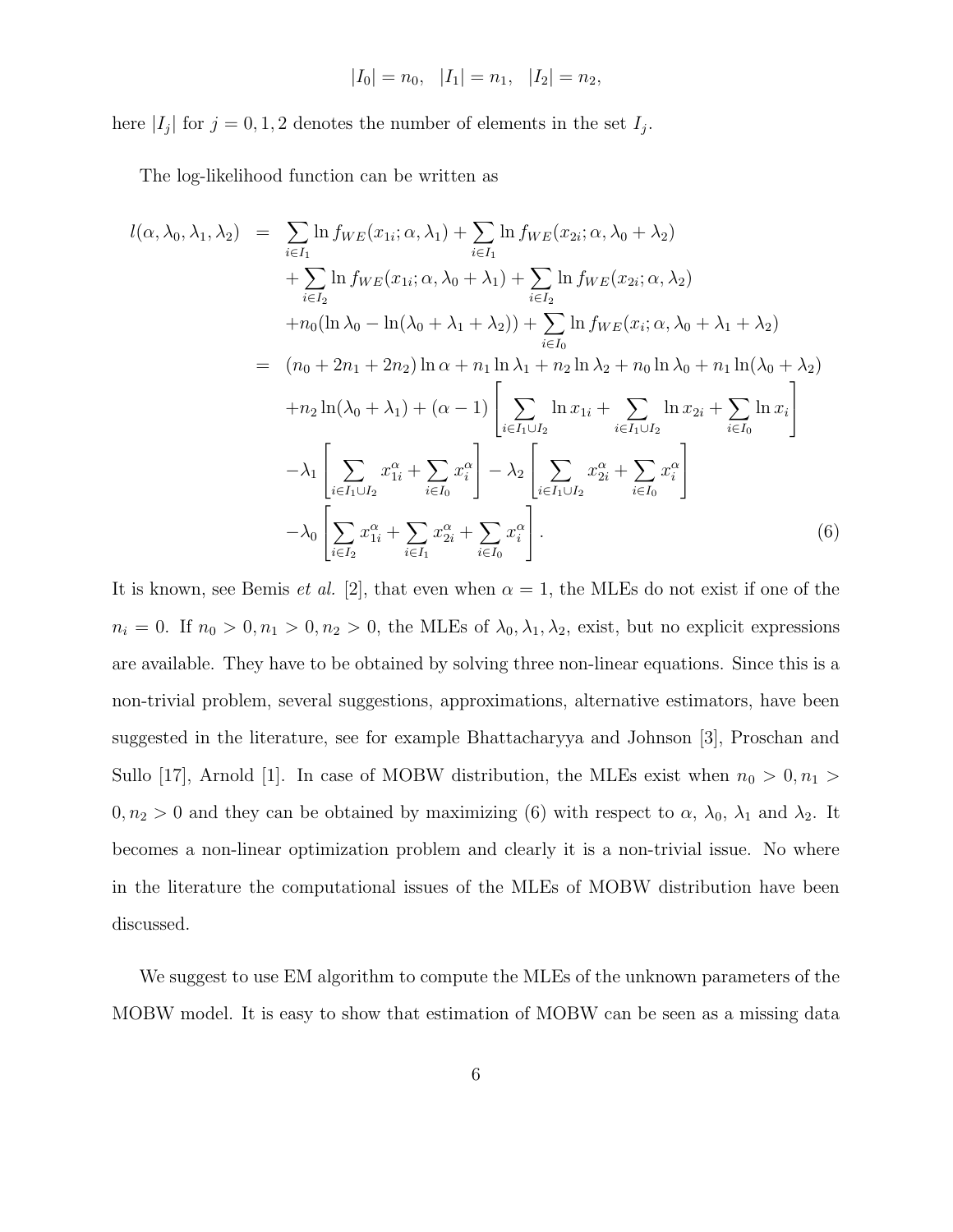problem. It is assumed that for the bivariate random vector  $(X_1, X_2)$ , there is an associated random vector  $(\Delta_1, \Delta_2)$ , where  $(\Delta_1, \Delta_2)$  is defined as follows.

$$
\Delta_1 = \begin{cases} 0 & \text{if } X_1 = U_0 \\ 1 & \text{if } X_1 = U_1 \end{cases} \quad \text{and} \quad \Delta_2 = \begin{cases} 0 & \text{if } X_2 = U_0 \\ 2 & \text{if } X_2 = U_2. \end{cases} \tag{7}
$$

Here  $U_i$ 's are same as defined at the beginning of section 2. It is clear that in this case even if we know  $(X_1, X_2)$ , but the corresponding  $(\Delta_1, \Delta_2)$  may not be known always. For example, if  $X_1 = X_2$ , then  $\Delta_1 = \Delta_2 = 0$ , is known. But, if  $X_1 \neq X_2$ , then  $(\Delta_1, \Delta_2)$ is not known. If  $(x_1, x_2) \in I_1$ , then the possible values of  $(\Delta_1, \Delta_2)$  are  $(1,0)$  or  $(1,2)$  and similarly, if  $(x_1, x_2) \in I_2$ , then the possible values of  $(\Delta_1, \Delta_2)$  are  $(0,2)$  or  $(1,2)$ , with non-zero probabilities.

Note that if  $(X_1, X_2)$  and the associated  $(\Delta_1, \Delta_2)$  are known for all the observations, then the MLEs of the unknown parameters can be obtained very easily, by solving a one dimensional optimization problem. But unfortunately  $(\Delta_1, \Delta_2)$  are not known for all the observations. To implement the EM algorithm, first we obtain the 'E' step similarly as in Dinse [5]. In this case the 'pseudo log-likelihood' function ('E' step) is formed from the log-likelihood function (6) by replacing the log-likelihood contribution of  $(X_1, X_2)$  by its expected value, if the corresponding  $(\Delta_1, \Delta_2)$  is missing. The 'M' step is obtained by maximizing the 'pseudo log-likelihood' function with respect to the unknown parameters. It has been implemented as follows.

In the 'E' step we keep the log-likelihood contribution of all the observations belonging to  $I_0$  intact, as in this case the corresponding  $(\Delta_1, \Delta_2)$ 's are known completely. If the observations belong to either  $I_1$  or  $I_2$ , we treat them as missing observations. If  $(x_1, x_2) \in I_1$ , we form 'pseudo observation', similarly as in Dinse [5] or Kundu [9], by fractioning  $(x_1, x_2)$  to two partially complete 'pseudo observations' of the form  $(x_1, x_2, u_1(\gamma))$  and  $(x_1, x_2, u_2(\gamma))$ . Here  $\gamma = (\alpha, \lambda_0, \lambda_1, \lambda_2)$  and the fractional mass  $u_1(\gamma)$  and  $u_2(\gamma)$  assigned to the 'pseudo observation' are the conditional probabilities that  $(\Delta_1, \Delta_2)$  takes values  $(1,0)$  or  $(1,2)$  re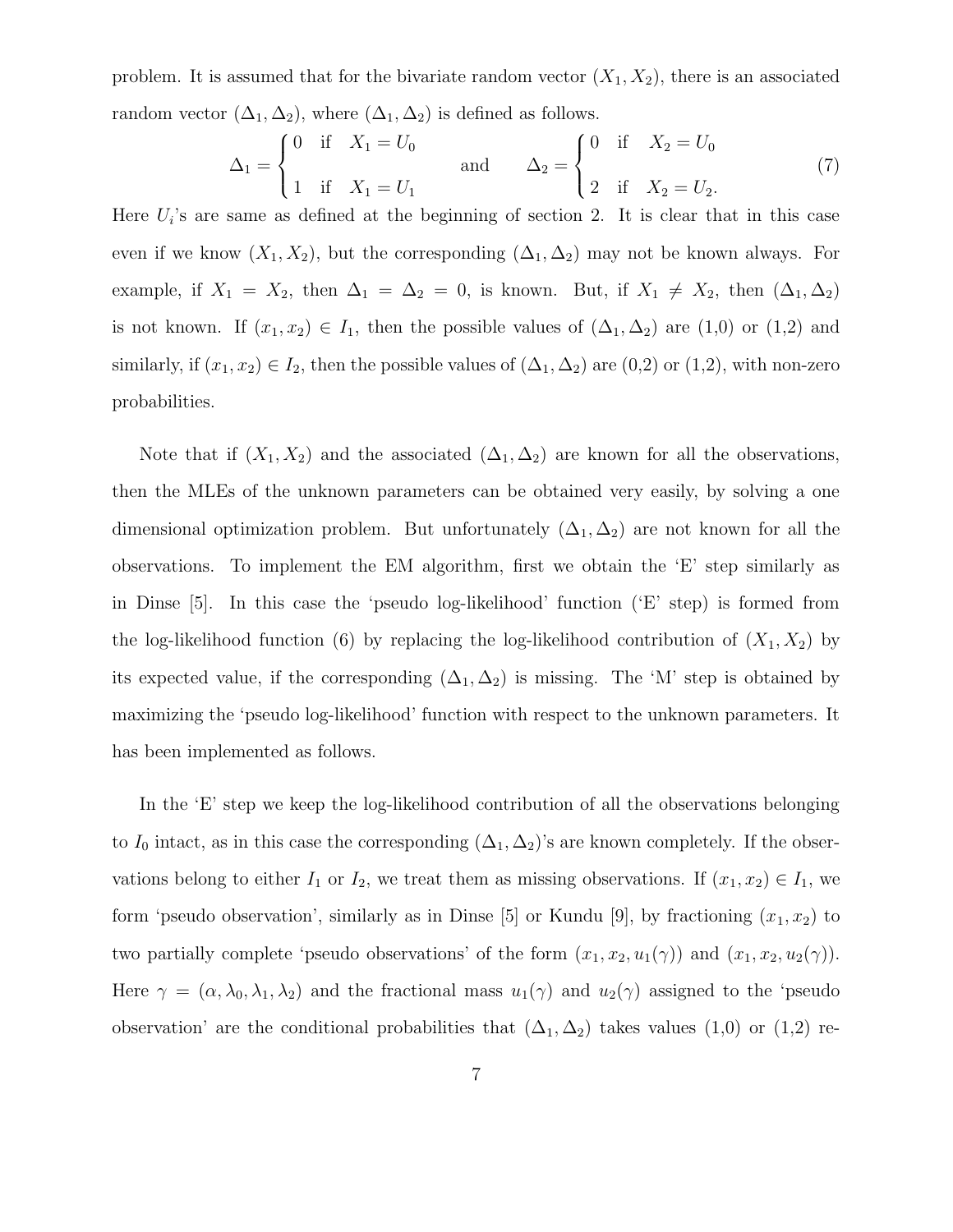spectively, given that  $X_1 < X_2$ . Similarly, if  $(x_1, x_2) \in I_2$ , then the 'pseudo observation's are formed as  $(x_1, x_2, v_1(\gamma))$  and  $(x_1, x_2, v_2(\gamma))$ , where  $v_1(\gamma)$  and  $v_2(\gamma)$  are the conditional probabilities that  $(\Delta_1, \Delta_2)$  takes values  $(0,2)$  or  $(1,2)$  respectively, given that  $X_1 > X_2$ . Since

$$
P(U_1 < U_0 < U_2) = \frac{\lambda_0 \lambda_1}{(\lambda_0 + \lambda_2)(\lambda_0 + \lambda_1 + \lambda_2)} \text{ and } P(U_1 < U_2 < U_0) = \frac{\lambda_1 \lambda_2}{(\lambda_0 + \lambda_2)(\lambda_0 + \lambda_1 + \lambda_2)},
$$

therefore

$$
u_1(\gamma) = \frac{\lambda_0}{\lambda_0 + \lambda_2}
$$
 and  $u_2(\gamma) = \frac{\lambda_2}{\lambda_0 + \lambda_2}$ .

Similarly,

$$
v_1(\gamma) = \frac{\lambda_0}{\lambda_0 + \lambda_1}
$$
 and  $v_2(\gamma) = \frac{\lambda_1}{\lambda_0 + \lambda_1}$ .

From now on for brevity, we write  $u_1, u_2, v_1, v_2$ , instead of  $u_1(\gamma), u_2(\gamma), v_1(\gamma), v_2(\gamma)$ . The log-likelihood function of the 'pseudo data' can be written as

$$
l_{pseudo}(\alpha, \lambda_0, \lambda_1, \lambda_2) = n_0 \ln \alpha + n_0 \ln \lambda_0 - \lambda_0 \sum_{i \in I_0} x_i^{\alpha} + (\alpha - 1) \sum_{i \in I_0} \ln x_i - \lambda_1 \sum_{i \in I_1} x_{1i}^{\alpha} - \lambda_2 \sum_{i \in I_2} x_{2i}^{\alpha}
$$
  
+ 
$$
+ u_1 \left( n_1 \ln \alpha + n_1 \ln \lambda_1 - \lambda_1 \sum_{i \in I_1} x_{1i}^{\alpha} + (\alpha - 1) \sum_{i \in I_1} \ln x_{1i} + n_1 \ln \alpha \right.
$$
  
+ 
$$
+ n_1 \ln \lambda_0 - \lambda_0 \sum_{i \in I_1} x_{2i}^{\alpha} + (\alpha - 1) \sum_{i \in I_1} \ln x_{2i} - \lambda_2 \sum_{i \in I_1} x_{2i}^{\alpha} \right)
$$
  
+ 
$$
+ u_2 \left( n_1 \ln \alpha + n_1 \ln \lambda_1 - \lambda_1 \sum_{i \in I_1} x_{1i}^{\alpha} + (\alpha - 1) \sum_{i \in I_1} \ln x_{1i} + n_1 \ln \alpha \right.
$$
  
+ 
$$
+ n_1 \ln \lambda_2 - \lambda_2 \sum_{i \in I_1} x_{2i}^{\alpha} + (\alpha - 1) \sum_{i \in I_1} \ln x_{2i} - \lambda_0 \sum_{i \in I_2} x_{2i}^{\alpha} \right)
$$
  
+ 
$$
+ v_1 \left( n_2 \ln \alpha + n_2 \ln \lambda_2 - \lambda_2 \sum_{i \in I_2} x_{2i}^{\alpha} + (\alpha - 1) \sum_{i \in I_2} \ln x_{2i} + n_2 \ln \alpha \right.
$$
  
+ 
$$
+ n_2 \ln \lambda_0 - \lambda_0 \sum_{i \in I_2} x_{1i}^{\alpha} + (\alpha - 1) \sum_{i \in I_2} \ln x_{1i} - \lambda_1 \sum_{i \in I_2} x_{1i}^{\alpha} \right)
$$
  
+ 
$$
+ v_2 \left( n_2 \ln \alpha + n_2 \ln \lambda_2 - \lambda_2 \sum_{i \in I_2} x_{2i}^{\alpha} + (\alpha - 1)
$$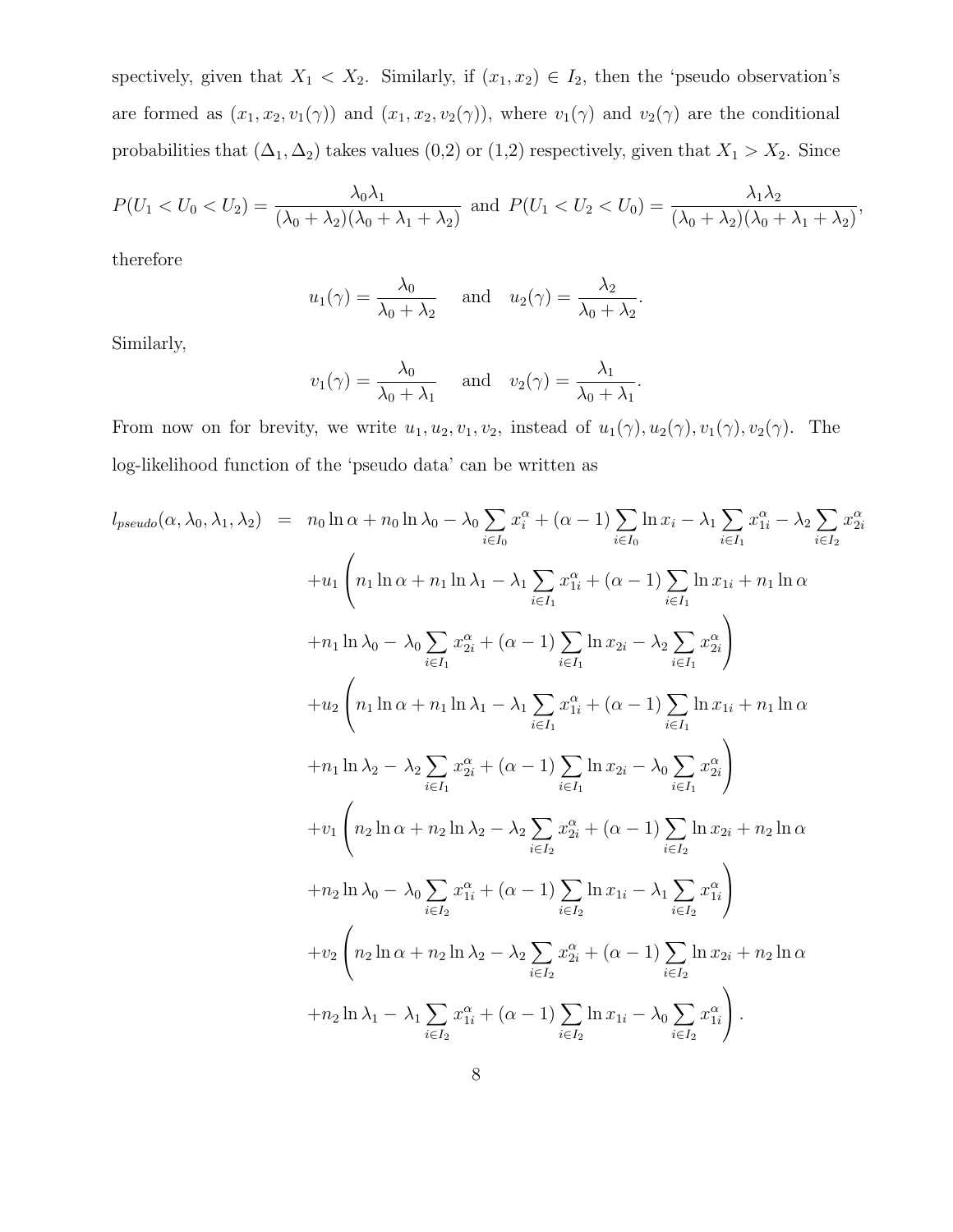It can be simplified as

$$
l_{pseudo}(\alpha, \lambda_0, \lambda_1, \lambda_2) = (n_0 + 2n_1 + 2n_2) \ln \alpha + (\alpha - 1) \left( \sum_{i \in I_0} \ln x_i + \sum_{i \in I_1 \cup I_2} [\ln x_{1i} + \ln x_{2i}] \right)
$$
  

$$
- \lambda_0 \left( \sum_{i \in I_0} x_i^{\alpha} + \sum_{i \in I_2} x_{1i}^{\alpha} + \sum_{i \in I_1} x_{2i}^{\alpha} \right) + (n_0 + u_1 n_1 + v_1 n_2) \ln \lambda_0
$$
  

$$
- \lambda_1 \left( \sum_{i \in I_0} x_i^{\alpha} + \sum_{i \in I_1 \cup I_2} x_{1i}^{\alpha} \right) + (n_1 + v_2 n_2) \ln \lambda_1
$$
  

$$
- \lambda_2 \left( \sum_{i \in I_0} x_i^{\alpha} + \sum_{i \in I_1 \cup I_2} x_{2i}^{\alpha} \right) + (n_2 + u_2 n_1) \ln \lambda_2.
$$
 (8)

Therefore, 'M' step involves maximizing (8) with respect to (w.r.t.)  $\alpha$ ,  $\lambda_0$ ,  $\lambda_1$  and  $\lambda_2$ . Note that for fixed  $\alpha$ , the maximization of (8) w.r.t  $\lambda_0$ ,  $\lambda_1$  and  $\lambda_2$  can be obtained at

$$
\widehat{\lambda}_0(\alpha) = \frac{n_0 + u_1 n_1 + v_1 n_2}{\sum_{i \in I_0} x_i^{\alpha} + \sum_{i \in I_2} x_{1i}^{\alpha} + \sum_{i \in I_1} x_{2i}^{\alpha}},\tag{9}
$$

$$
\widehat{\lambda}_{1}(\alpha) = \frac{n_{1} + v_{2}n_{2}}{\sum_{i \in I_{0}} x_{i}^{\alpha} + \sum_{i \in I_{1} \cup I_{2}} x_{1i}^{\alpha}}, \quad \widehat{\lambda}_{2}(\alpha) = \frac{n_{2} + u_{2}n_{1}}{\sum_{i \in I_{0}} x_{i}^{\alpha} + \sum_{i \in I_{1} \cup I_{2}} x_{2i}^{\alpha}}.
$$
\n(10)

Substituting  $\lambda_i(\alpha)$ 's for  $\lambda_i$ 's in (8), it can be easily observed by taking the second derivative that the profile pseudo log-likelihood function  $l_{pseudo}(\alpha, \lambda_0(\alpha), \lambda_1(\alpha), \lambda_2(\alpha))$  is a unimodal function of  $\alpha$ . Therefore, it has a unique maximum. The maximization of the profile pseudo log-likelihood function w.r.t.  $\alpha$ , can be performed by the standard Newton-Raphson algorithm, bisection method or similar to Kundu and Gupta [10] by solving a fixed point type equation

$$
g(\alpha) = \alpha,\tag{11}
$$

where if

$$
h(\alpha) = \left[ \hat{\lambda}_0(\alpha) \left( \sum_{i \in I_0} x_i^{\alpha} \ln x_i + \sum_{i \in I_2} x_{1i}^{\alpha} \ln x_{1i} + \sum_{i \in I_1} x_{2i}^{\alpha} \ln x_{2i} \right) + \hat{\lambda}_1(\alpha) \left( \sum_{i \in I_0} x_i^{\alpha} \ln x_i + \sum_{i \in I_1 \cup I_2} x_{1i}^{\alpha} \ln x_{1i} \right) + \hat{\lambda}_2(\alpha) \left( \sum_{i \in I_0} x_i^{\alpha} \ln x_i \sum_{i \in I_1 \cup I_2} x_{2i}^{\alpha} \ln x_{2i} \right) - \left( \sum_{i \in I_0} \ln x_i + \sum_{i \in I_1 \cup I_2} (\ln x_{1i} + \ln x_{2i}) \right) \right]
$$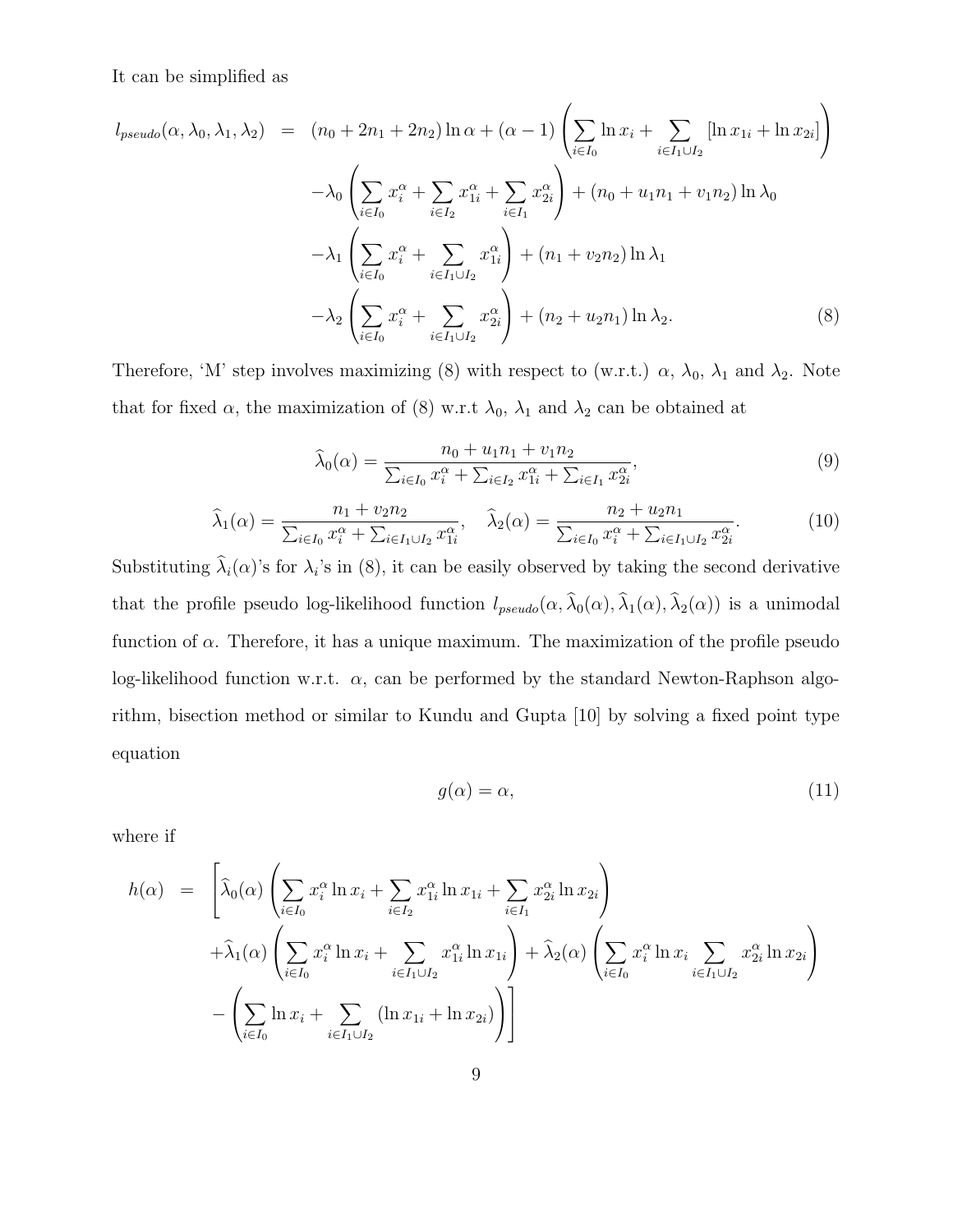then

$$
g(\alpha) = \frac{(n_0 + 2n_1 + 2n_2)}{h(\alpha)}.
$$

Note that solving (11) is very simple. We can start the initial guess as  $\alpha^{(0)}$ , then  $\alpha^{(1)}$ can be obtained as  $g(\alpha^{(0)})$  and the process continues until it converges, see Kundu and Gupta [10]. Now we describe how to obtain the  $(i + 1)$ -th step from the *i*-th step of the EM algorithm. Suppose at the *i*-th step the estimates of  $\alpha, \lambda_0, \lambda_1, \lambda_2$  are  $\alpha^{(i)}, \lambda_0^{(i)}$  $_0^{\left( i\right) },\lambda _1^{\left( i\right) }$  $\stackrel{(i)}{1}, \lambda_2^{(i)}$ 2 respectively.

- Step 1: Compute  $u_1, u_2, v_1, v_2$  using  $\alpha^{(i)}$ ,  $\lambda_0^{(i)}$  $_0^{\left( i\right) },\lambda _1^{\left( i\right) }$  $\stackrel{(i)}{1}, \lambda_2^{(i)}$  $\frac{1}{2}$ .
- Step 2: Find  $\alpha^{(i+1)}$  by solving (11) similarly as in Kundu and Gupta [10].
- Step 3: Once  $\alpha^{(i+1)}$  is obtained compute  $\lambda_0^{(i+1)}$  $\lambda_0^{(i+1)}, \lambda_1^{(i+1)}$  $\lambda_1^{(i+1)}, \lambda_2^{(i+1)}$  $2^{(i+1)}$  from (9) and (10).

The process should be continued until the convergence criterion is met. It should be mentioned that this version of EM algorithm is popularly known as ECM (expectationconditional maximization) algorithm.

COMMENT 1: As one referee has correctly mentioned that if  $\alpha$  is very close to zero, then it may happen at a particular stage that the updated  $\alpha$  obtained by using (11) may be negative, which will stop the process. In our extensive simulations, we have not faced that problem. This problem may occur even for Newton-Raphson algorithm also. In this case we suggest to use the bisection method, although in general it takes more number of iterations to converge than the proposed algorithm or the Newton-Raphson method.

COMMENT 2: Since MOBE model can be obtained from the MOBW model by putting  $\alpha =$ 1, in MOBW model, therefore the proposed EM algorithm can be used for the MOBE model also. In this case we do not need to solve the fixed point equation (11) and in each EM step the estimates of  $\lambda_0$ ,  $\lambda_1$  and  $\lambda_2$  can be obtained as  $\lambda_0(1)$ ,  $\lambda_1(1)$  and  $\lambda_2(1)$  from (9) and (10).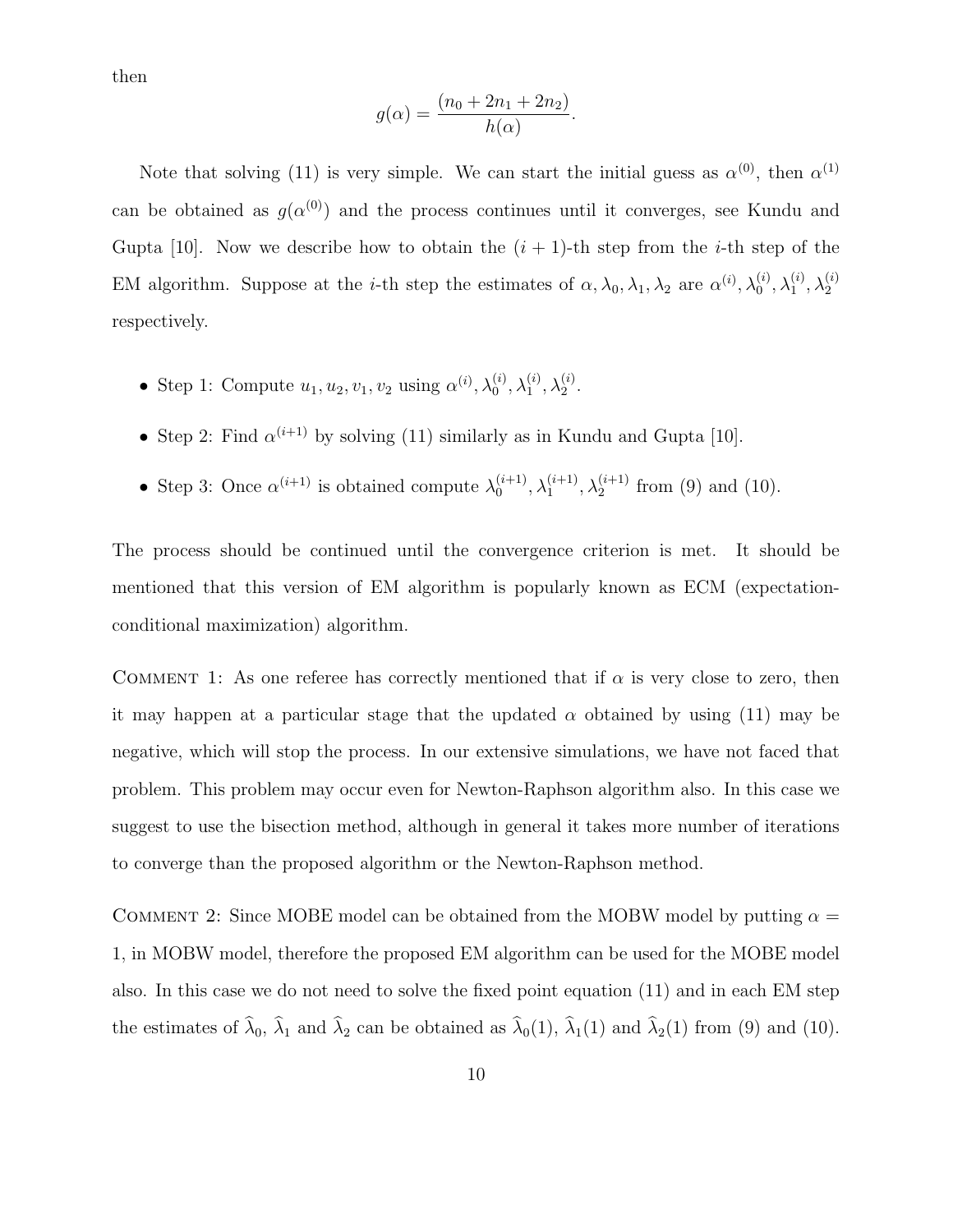Comments 3: Although the computation of the MLEs of the MOBW parameters is a non-trivial problem, but the standard asymptotic properties of the MLEs hold here. The asymptotic dispersion matrix can be easily obtained from the expected Fisher information matrix.

### 4 DATA ANALYSIS

For illustrative purpose, in this section we have analyzed one data set from Meintanis [15] and it is presented in Table 1. It represents the football (soccer) data where at least one goal scored by the home team and at least one goal scored directly from a penalty kick, foul kick or any other direct kick (all of them together will be called as kick goal) by any team have been considered. Here  $X_1$  represents the time in minutes of the first kick goal scored by any team and  $X_2$  represents the first goal of any type scored by the home team. In this case all possibilities are open, for example  $X_1 < X_2$ , or  $X_1 > X_2$  or  $X_1 = X_2 = X$  (say). Meintanis [15] analyzed this data by using MOBE distribution. We would like to analyze the data using MOBW model also. All the data points have been divided by 100 so that the shape and scale parameters are of the same order. This is not going to make any difference in any statistical inference.

Before going to analyze the data using MOBW model, we fit Weibull distributions to  $X_1, X_2$  and  $\min\{X_1, X_2\}$  separately. Apart from model checking, it will help us to guess the initial values also. The MLEs of the shape and scale parameters of the respective Weibull distribution for  $X_1, X_2$  and  $\min\{X_1, X_2\}$  are (2.121, 5.207), (1.421, 4.263) and (1.478, 5.340) respectively. The corresponding Kolmogorov-Smirnov distances between the fitted distribution and the empirical distribution function and the associated  $p$  values (in brackets) for  $X_1$ ,  $X_2$  and  $\min\{X_1, X_2\}$  are 0.083 (0.961), 0.105(0.805) and 0.069 (0.995)respectively. Based on the p values Weibull distribution can not be rejected for the marginals and for the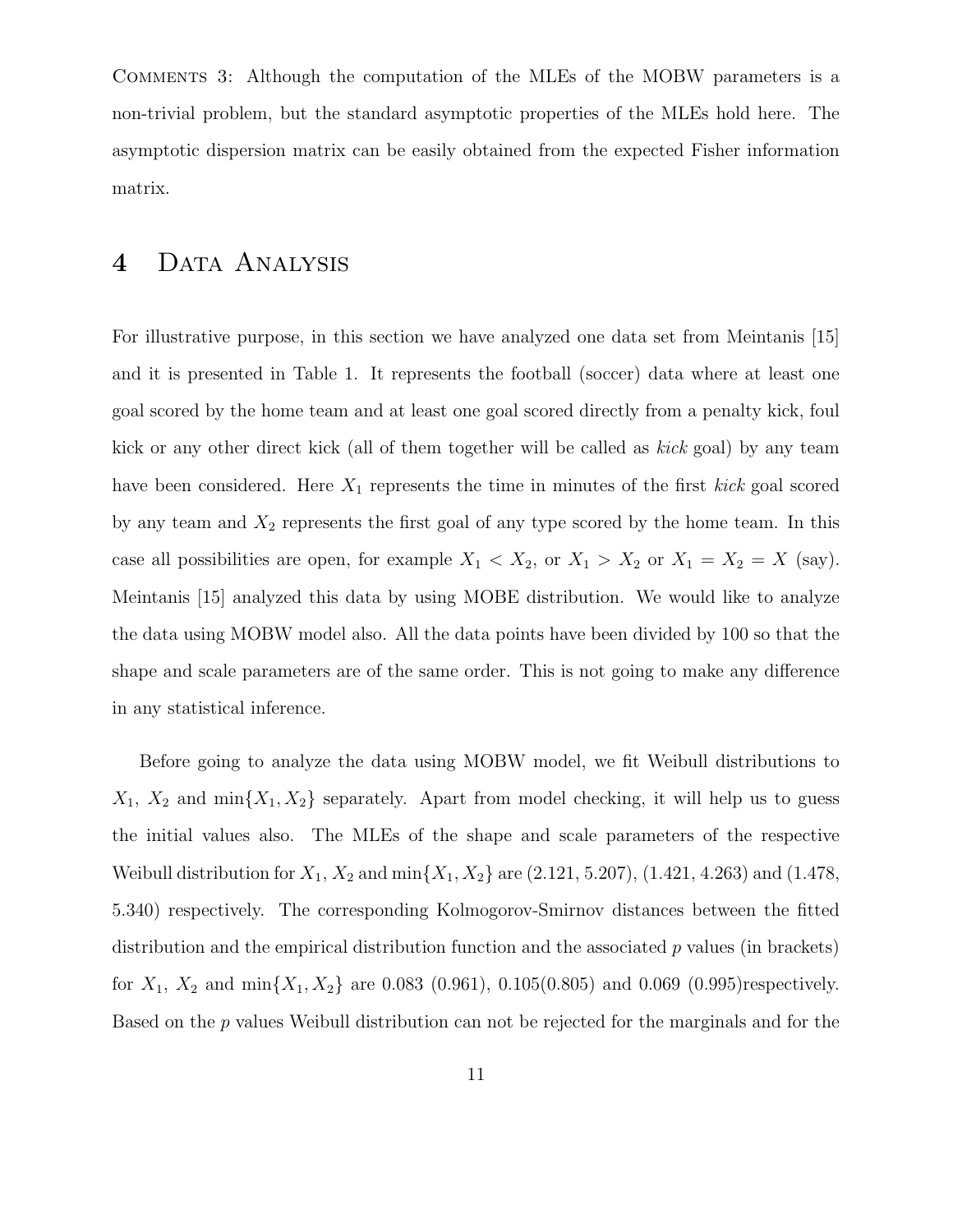| 2005-2006              | $X_1$                             | $X_2$ | 2004-2005               |                | X <sub>2</sub> |
|------------------------|-----------------------------------|-------|-------------------------|----------------|----------------|
|                        |                                   |       |                         |                |                |
| Lyon-Real Madrid       | 26                                | 20    | Internazionale-Bremen   | 34             | 34             |
| Milan-Fenerbahce       | 63                                | 18    | Real Madrid-Roma        | 53             | 39             |
| Chelsea-Anderlecht     | 19                                | 19    | Man. United-Fenerbahce  | 54             |                |
| Club Brugge-Juventus   | 66                                | 85    | Bayern-Ajax             | 51             | 28             |
| Fenerbahce-PSV         | 40                                | 40    | Moscow-PSG              | 76             | 64             |
| Internazionale-Rangers | 49                                | 49    | Barcelona-Shakhtar      | 64             | 15             |
| Panathinaikos-Bremen   | 8<br>8<br>Leverkusen-Roma         |       |                         | 26             | 48             |
| Ajax-Arsenal           | Arsenal-Panathinaikos<br>71<br>69 |       |                         | 16             | 16             |
| Man. United-Benfica    | 39                                | 39    | Dynamo Kyiv-Real Madrid | 44             | 13             |
| Real Madrid-Rosenborg  | 82                                | 48    | Man. United-Sparta      | 25             | 14             |
| Villarreal-Benfica     | 72                                | 72    | Bayern-M. TelAviv       | 55             | 11             |
| Juventus-Bayern        | 66                                | 62    | Bremen-Internazionale   | 49             | 49             |
| Club Brugge-Rapid      | 25                                | 9     | Anderlecht-Valencia     | 24             | 24             |
| Olympiacos-Lyon        | 41                                | 3     | Panathinaikos-PSV       | 44             | 30             |
| Internazionale-Porto   | 16                                | 75    | Arsenal-Rosenborg       | 42             | 3              |
| Schalke-PSV            | 18                                | 18    | Liverpool-Olympiacos    | 27             | 47             |
| Barcelona-Bremen       | 22                                | 14    | M. Tel-Aviv-Juventus    | 28             | 28             |
| Milan-Schalke          | 42                                | 42    | Bremen-Panathinaikos    | $\overline{2}$ | $\overline{2}$ |
| Rapid-Juventus         | 36                                | 52    |                         |                |                |

Table 1: UEFA Champion's League data

minimum also.

Now we will fit the MOBW model. To start the EM algorithm we need some initial guesses of the unknown parameters. For  $\alpha$ , we suggest to take the average values of 2.121, 1.421 and 1.478, *i.e.* 1.67. Assuming the initial guess of  $\alpha$  as 1.67, solving three linear equations in three unknowns for  $\lambda$ 's, we get the initial guess values of  $\lambda_0$ ,  $\lambda_1$  and  $\lambda_2$  as 2.7, 1.2 and 2.4 respectively. Using these initial guesses we have started the EM algorithm and the iteration stops when the ratio  $|(l(k) - l(k-1))/l(k-1)| < 10^{-8}$ , where  $l(k)$  denotes the value of the log-likelihood function at the  $k - th$  iterate. In each iteration we need to solve  $g(\alpha) = \alpha$ , and we use the stopping criterion as  $|\alpha^{(j)} - \alpha^{(j+1)}| < 10^{-6}$ . The iteration stops after 18 steps and we obtain the following estimates of  $\alpha$ ,  $\lambda_0$ ,  $\lambda_1$ ,  $\lambda_2$  as 1.6954, 2.6927, 1.2192, 2.8052 respectively. The corresponding log-likelihood value is -13.118047. It is interesting to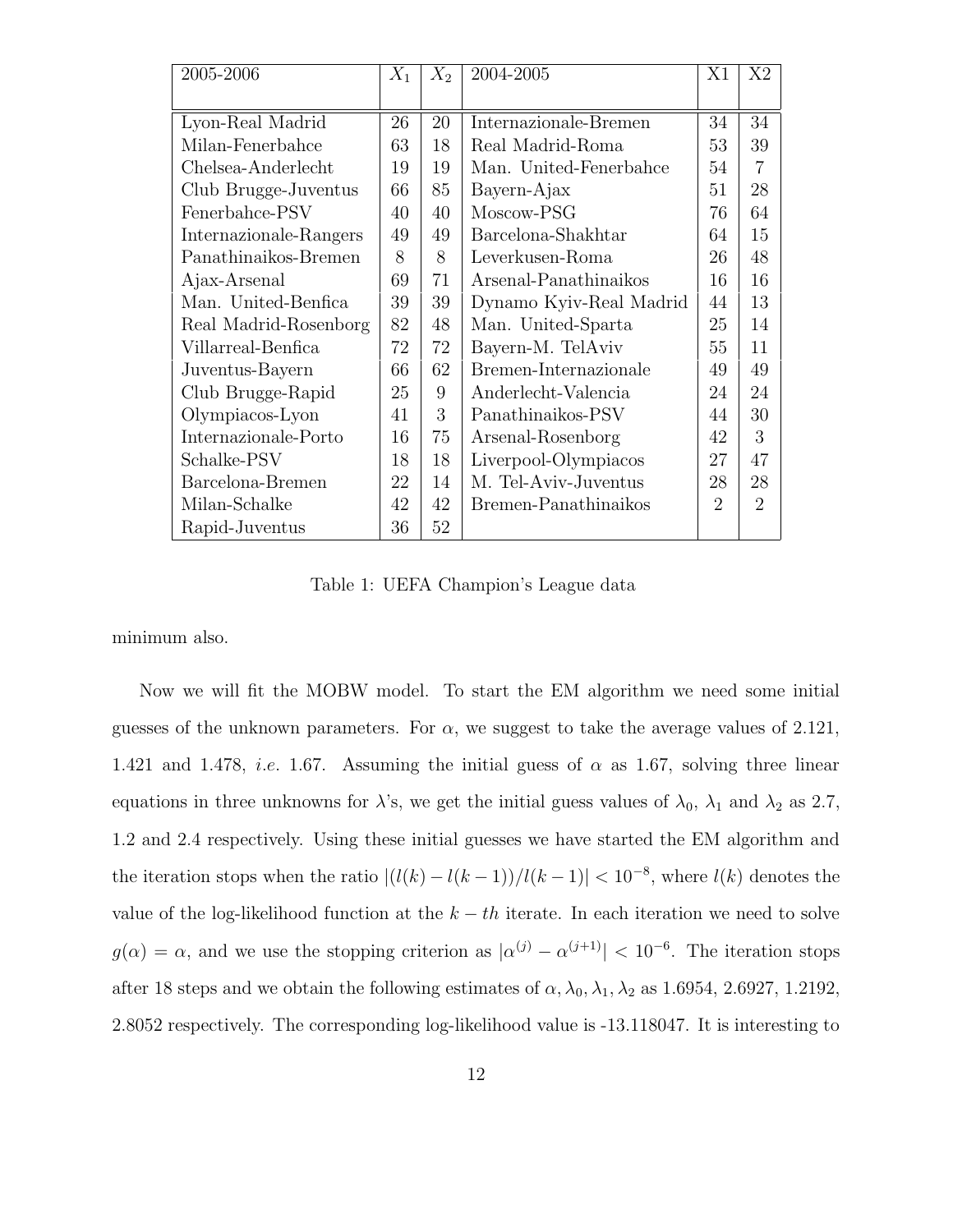

Figure 1: Log-likelihood value at different iteration.

see that at each step the log-likelihood function is gradually increasing and it is presented in Figure 1. From the Figure 1 it is clear that the log-likelihood value almost stabilizes after 4-th iteration. We have tried some other initial guesses also, for example with the initial guess of 1.0, 1.0, 1.0, 1.0 for  $\alpha$ ,  $\lambda_0$ ,  $\lambda_1$ ,  $\lambda_2$  respectively, the EM algorithm converges to the same point after 20 steps when we use the same stopping criterion.

We have also computed 95% confidence intervals of  $\alpha$ ,  $\lambda_0$ ,  $\lambda_1$ ,  $\lambda_2$  using the observed Fisher information matrix obtained from the EM algorithm (presented in the appendix) as suggested by Louis [11] and they are as follows; (1.3284, 2.0623), (1.5001, 3.8852), 0.2708, 1.1415), (1.2023, 2.4488) respectively. Now the natural question is whether MOBW model fits the data well or not. The Kolmogorov-Smirnov distances and the corresponding  $p$  values (reported within brackets) between  $X_1$ ,  $X_2$  and  $\min\{X_1, X_2\}$  with WE(1.6954,3.9119), WE(1.6954,5.4979) and WE(1.6954,6.7171) are 0.1149 (0.713), 0.1307 (0.552) and 0.1043 (0.815) respectively. It indicates that the Weibull distribution can be used for analyzing  $X_1, X_2$  and  $\min\{X_1, X_2\}$ . As one referee correctly pointed out that although it does not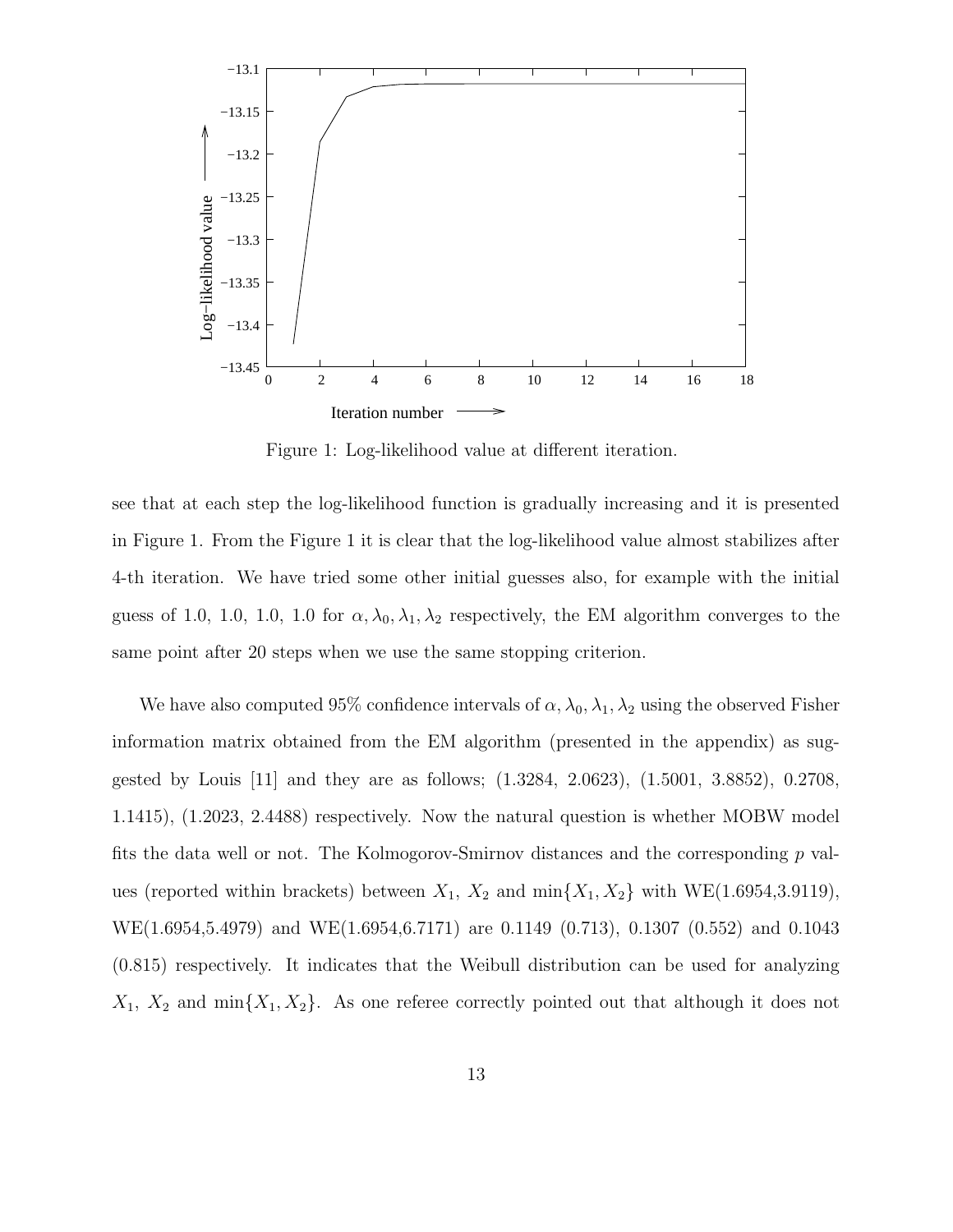guarantee that  $(X_1, X_2)$  will have MOBW distribution, but at least it gives an indication that the MOBW model may be used to analyze this bivariate data set. Currently there are no tests available to test this hypothesis. One may work on extending the idea presented on Meintanis [15] or create some bootstrap based goodness of fit tests, it has not attempted here.

We have fitted the MOBE model also to the data set as suggested by Meintanis [15]. Using the EM algorithm and the same initial guesses for  $\lambda_0, \lambda_1, \lambda_2$ , we obtain the MLEs as 1.7676, 0.7226 and 1.6352 respectively and the corresponding log-likelihood value is -22.756946. Note that Meintanis [15] did not use the MLEs, he used the corresponding estimates as 1.73, 0.73 and 1.66 respectively, which are quite close to the MLEs. We also obtained the 95% confidence intervals of  $\lambda_0, \lambda_1, \lambda_2$  and they are (1.0378, 2.4975), (0.1844, 1.2608) and (0.8877, 2.3826) respectively. The Kolmogorov-Smirnov distances and the corresponding  $p$  values (reported within brackets) between  $X_1, X_2$  and  $\min\{X_1, X_2\}$  with  $Exp(2.4902)$ ,  $Exp(3.4028)$ and Exp(4.1254) are 0.2736 (0.008), 0.1683 (0.245) and 0.2259 (0.046) respectively.

Now from the confidence interval of  $\alpha$ , from the log-likelihood values and also from the Kolmogorov-Smirnov distances, it is clear that although Meintanis [15] suggested to use MOBE, MOBW is preferable in this case.

### 5 SIMULATION RESULTS

In this section we present some simulation results to verify how the proposed EM algorithm performs for different sample sizes and for different parameter values for MOBW model. We have kept  $\lambda_0 = 1.0$ ,  $\lambda_1 = 1.0$  and  $\lambda_2 = 1.0$  fixed and used different  $\alpha$  and  $n$ , namely  $\alpha =$ 0.25, 0.50, 1.0, 2.0, 5.0 and  $n = 25$ , 50, 100, 500. In each case we have started the EM algorithm with the initial guesses of  $\alpha$ ,  $\lambda_0$ ,  $\lambda_1$ ,  $\lambda_2$  as 0.5, 0.5, 0.5 and 0.5 respectively. We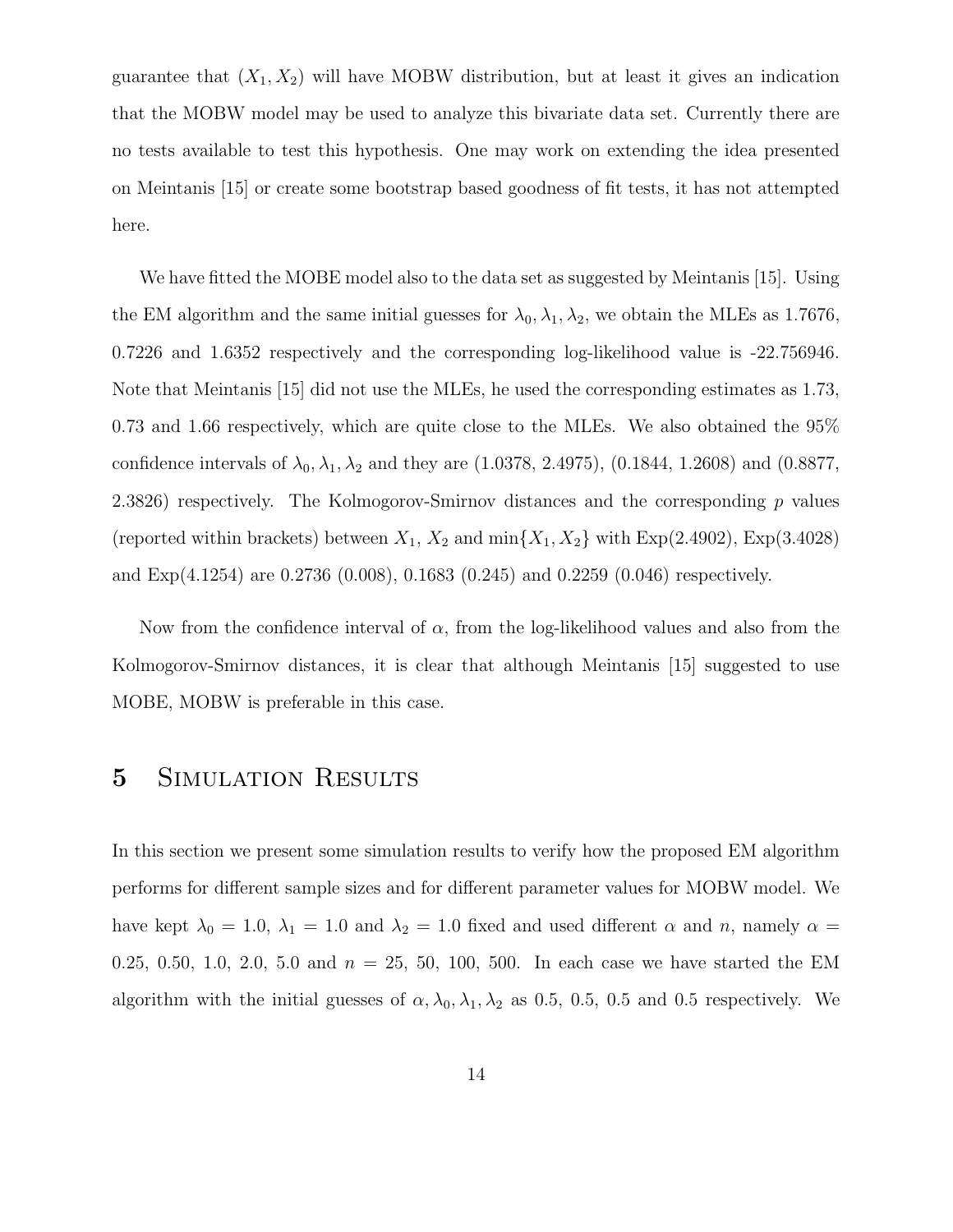have tried other initial guesses also, but the average estimates and the corresponding MSEs are same. We have used the same stopping criterion as in the previous section. The average estimates (AE), mean squared error (MSE), average number of iterations (AI) required and also the coverage percentages (CP) based on 95% confidence intervals obtained from the EM alogorithm are obtained based on 1000 replications. It may be observed that the estimates of  $\lambda_0$ ,  $\lambda_1$  and  $\lambda_2$  do not depend on  $\alpha$ . Therefore, we report the results of  $\alpha$  in Table 2 and the results of  $\lambda_0$ ,  $\lambda_1$  and  $\lambda_2$  for all the cases in Table 3.

For comparison purposes we have also performed the experiment for the MOBE model using our method and the method proposed by Karlis [8] for the same  $\lambda_0$ ,  $\lambda_1$  and  $\lambda_2$ , the same stopping criterion and the same initial guesses. Since both of them compute the MLEs, their average estimates and the mean squared errors are same. The only difference is the number of iterations required in each case. We report the average estimates, the corresponding mean squared errors and the average number of iterations required for the two cases in Table 4.

Some of the points are quite clear from the experimental results. In all the cases the estimates are slightly positively biased, mainly for small sizes, but the average biases and the average MSEs decrease as the sample size increases. If the sample size is not very small the asymptotic normality results can be used for constructing confidence intervals and hence for testing purposes also. Comparing the results of Tables 3 and 4, it is clear that if  $\alpha$  is known the estimates of  $\lambda_0$ ,  $\lambda_1$  and  $\lambda_2$  are better in terms of biases and MSEs. The number of (EM) iterations required for MOBW and MOBE are more or less same. From the experimental results it is clear that the proposed EM algorithm is working quite well for both MOBW and MOBE models.

Now comparing the results between the two methods in Table 4 for MOBE model, it is clear that when we use the same stopping criterion, the average number of iterations required by the method of Karlis [8] is significantly more than the proposed method, although both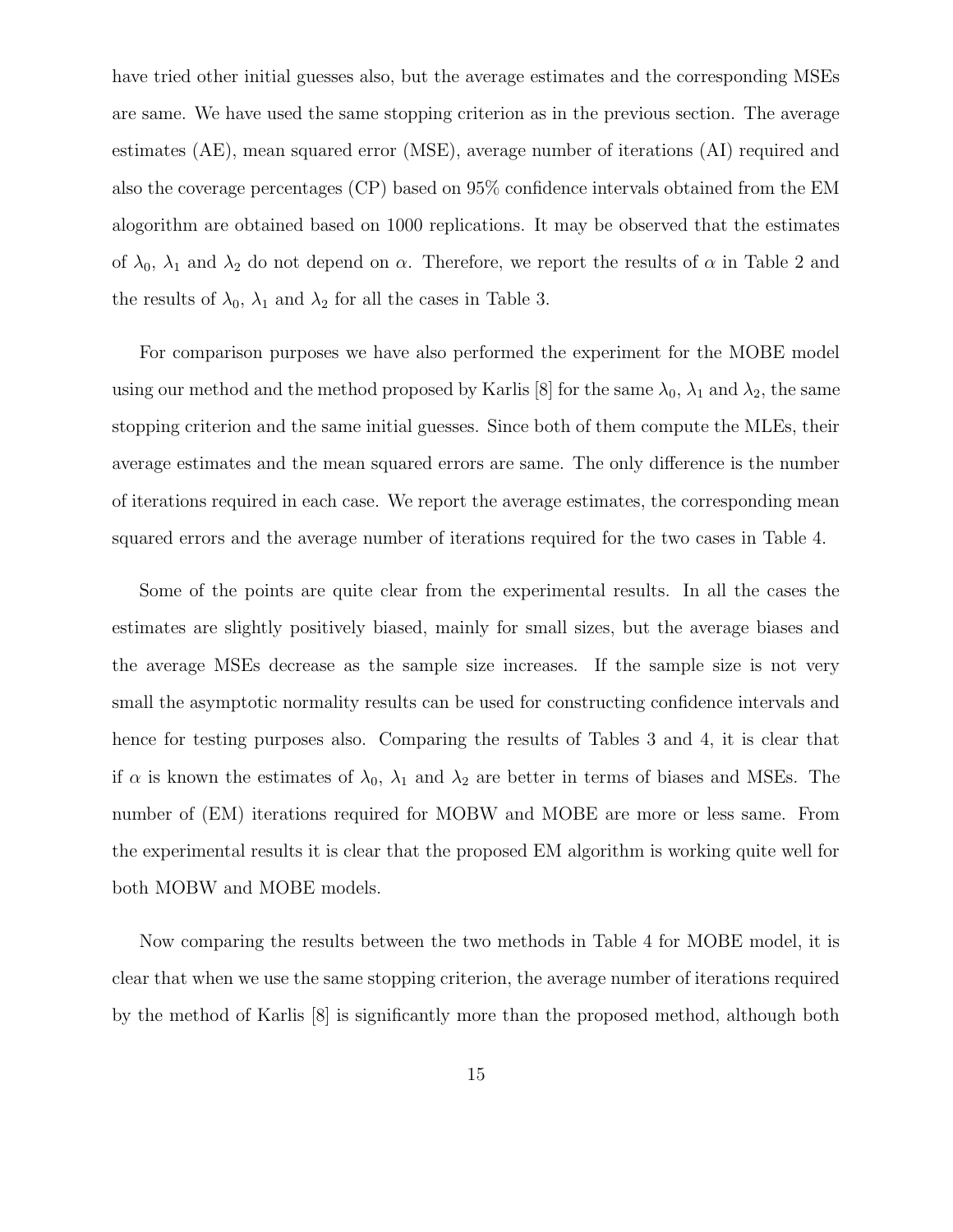| $\eta$ | $\alpha \longrightarrow$ | 0.25      | 0.50     | 1.0      | 2.0      | 5.0      |
|--------|--------------------------|-----------|----------|----------|----------|----------|
|        |                          |           |          |          |          |          |
| 25     | AE                       | 0.2637    | 0.5274   | 1.0547   | 2.1095   | 5.2737   |
|        | <b>MSE</b>               | (0.0014)  | (0.0054) | (0.0216) | (0.0865) | (0.5407) |
|        | CP                       | 0.93      | 0.93     | 0.93     | 0.94     | 0.95     |
|        | AI                       | 16.10     | 17.22    | 16.14    | 16.81    | 18.06    |
| 50     | AE                       | 0.2565    | 0.5131   | 1.0261   | 2.0522   | 5.1305   |
|        | <b>MSE</b>               | (0.0006)  | (0.0023) | (0.0091) | (0.0365) | (0.2283) |
|        | CP                       | 0.93      | 0.93     | 0.94     | 0.94     | 0.94     |
|        | AI                       | 16.37     | 15.98    | 14.90    | 15.30    | 16.42    |
| 100    | AE                       | 0.2527    | 0.5055   | 1.0110   | 2.0221   | 5.0552   |
|        | <b>MSE</b>               | (0.0003)  | (0.0011) | (0.0042) | (0.0168) | (0.1054) |
|        | CP                       | 0.95      | 0.95     | 0.94     | 0.95     | 0.95     |
|        | AI                       | 13.96     | 15.02    | 13.97    | 14.12    | 15.48    |
| 500    | АE                       | 0.2505    | 0.5010   | 1.0020   | 2.0039   | 5.0098   |
|        | <b>MSE</b>               | (0.00005) | (0.0002) | (0.0008) | (0.0031) | (0.0191) |
|        | CP                       | 0.95      | 0.95     | 0.95     | 0.95     | 0.95     |
|        | AI                       | 11.15     | 11.84    | 10.99    | 10.95    | 12.93    |

Table 2: The average estimates (AE), the mean squared errors (MSE), average number of iterations (AI) and the coverage percentages (CI) of  $\alpha$  for MOBW model.

Table 3: The average estimates (AE), the mean squared errors (MSE), and the coverage percentages (CI) of  $\lambda_0,\,\lambda_1$  and  $\lambda_2$  for MOBW model.

| $\eta$ |            | $\lambda_0$ | $\lambda_1$ | $\lambda_2$ |
|--------|------------|-------------|-------------|-------------|
|        |            |             |             |             |
| 25     | АE         | 1.0385      | 1.0837      | 1.0732      |
|        | MSE        | (0.1130)    | (0.1363)    | (0.1379)    |
|        | CP         | 0.95        | 0.93        | 0.95        |
| 50     | АE         | 1.0194      | 1.0409      | 1.0469      |
|        | <b>MSE</b> | (0.0505)    | (0.0580)    | (0.0616)    |
|        | CP         | 0.95        | 0.93        | 0.95        |
| 100    | АE         | 1.0116      | 1.0225      | 1.0190      |
|        | <b>MSE</b> | (0.0234)    | (0.0251)    | (0.0287)    |
|        | CP         | 0.95        | 0.95        | 0.95        |
| 500    | АE         | 1.0036      | 1.0045      | 1.0057      |
|        | <b>MSE</b> | (0.0044)    | (0.0048)    | (0.0053)    |
|        | СP         | 0.95        | 0.95        | 0.96        |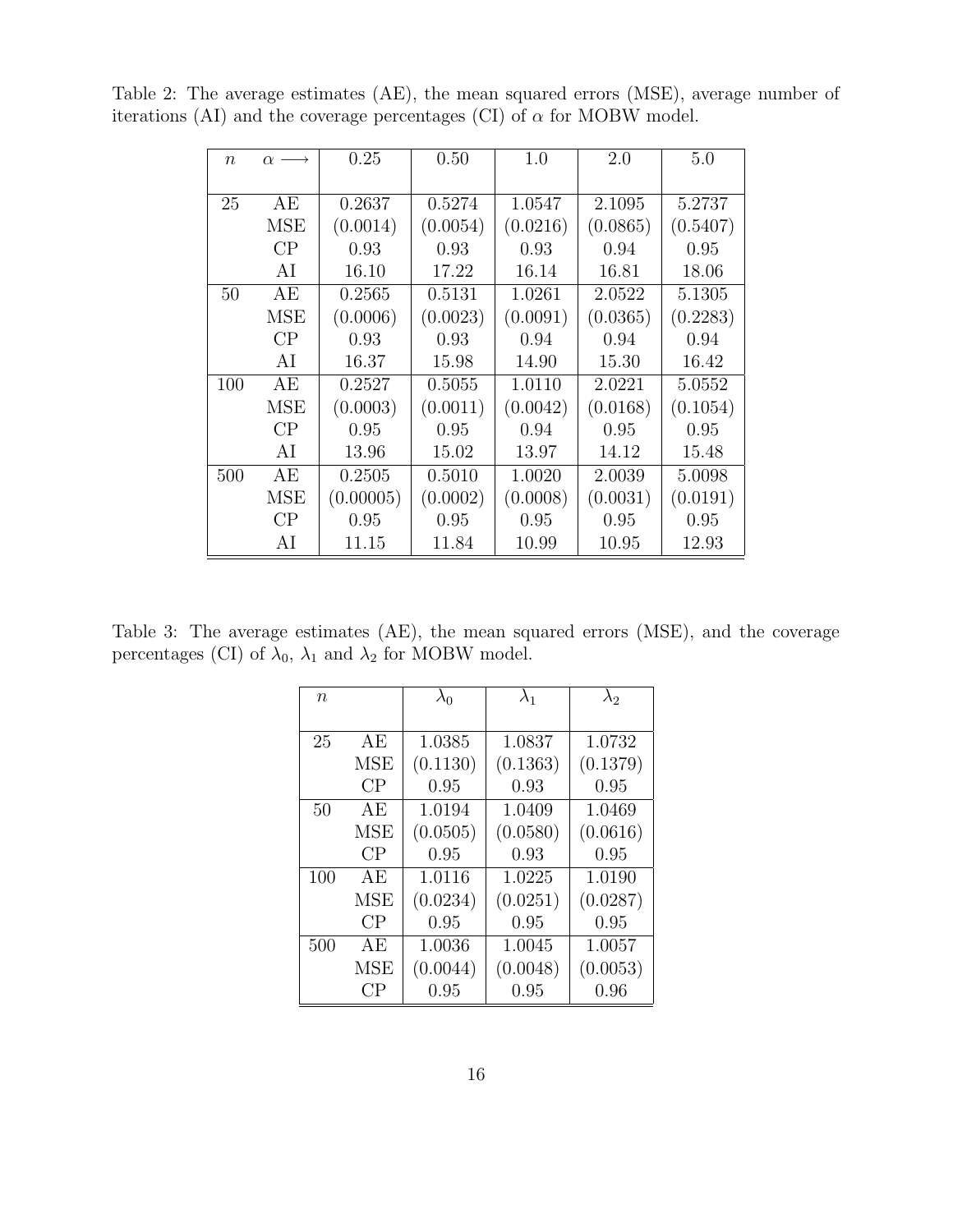Table 4: The average estimates (AE), the mean squared errors (MSE) and average number of iterations (AI) required for two methods, namely the proposed method (PM) and the method proposed by Karlis  $[8]$  (KM) are presented. Model MOBE $(1.0,1.0,1.0)$  is used in this case.

| $\,n$ |                  | $\lambda_0$        | $\lambda_1$        | $\lambda_2$        | (PM)<br>AI | (KM)<br>Al |
|-------|------------------|--------------------|--------------------|--------------------|------------|------------|
| 25    | АE<br><b>MSE</b> | 1.0335<br>(0.1115) | 1.0393<br>(0.1251) | 1.0570<br>(0.1055) | 20.79      | 52.67      |
| 50    | AE<br><b>MSE</b> | 1.0291<br>(0.0524) | 1.0254<br>(0.0567) | 1.0304<br>(0.0475) | 19.36      | 43.00      |
| 100   | АE<br><b>MSE</b> | 1.0129<br>(0.0248) | 1.0169<br>(0.0245) | 1.0098<br>(0.0224) | 18.36      | 38.53      |
| 500   | АE<br><b>MSE</b> | 1.0046<br>(0.0052) | 1.0016<br>(0.0051) | 1.0051<br>(0.0045) | 17.02      | 34.08      |

the methods provide the same solutions. An interesting point is that as the sample size increases the difference becomes smaller and smaller, but it is observed (not reported here) that even with sample size  $n = 5000$ , the difference in the average number of iterations does not vanish.

## 6 Multivariate Marshall-Olkin Weibull Distribu-**TION**

In this section we mainly indicate how the EM algorithm described in section 3 can be extended for the multivariate Marshall-Olkin Weibull model. For notational simplicity we restrict ourselves to the trivariate model only but the idea can be easily used for any dimensions. Marshall-Olkin trivariate Weibull (MOTW) model can be described as follows. Suppose  $U_i \sim$  $WE(\alpha, \lambda_i)$ ; for  $i = 0, 1, 2, 3$  and they are independently distributed. If  $X_i = \min\{U_i, U_0\}$  for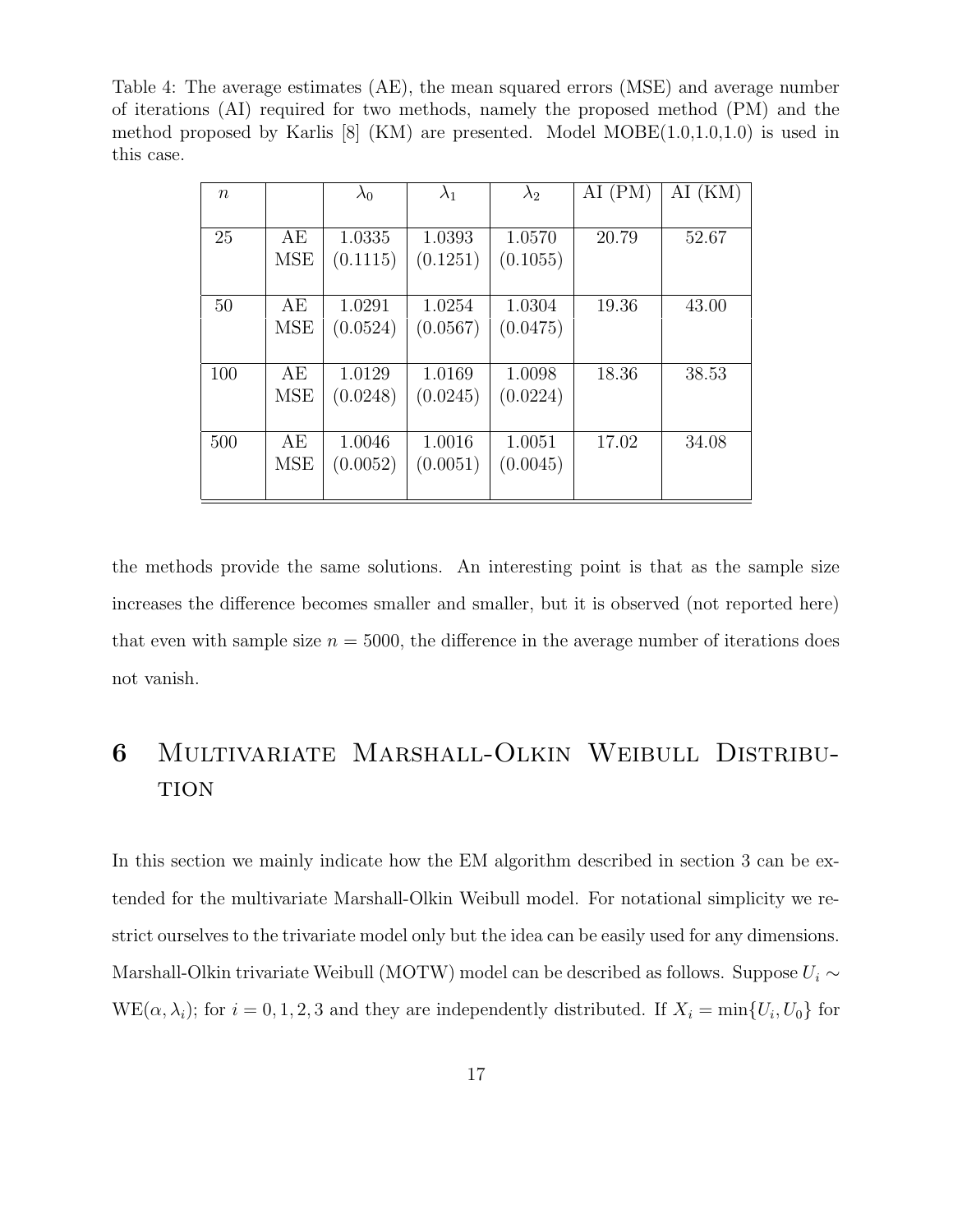$i = 1, 2, 3$ , then  $(X_1, X_2, X_3) \sim \text{MOTW}$  model with parameters  $(\alpha, \lambda_0, \lambda_1, \lambda_2, \lambda_3)$  and it will be denoted as  $MOTW(\alpha, \lambda_0, \lambda_1, \lambda_2, \lambda_3)$ .

We are interested in estimating the unknown parameters  $\alpha, \lambda_0, \lambda_1, \lambda_2, \lambda_3$  from a sample  $\{(x_{1i}, x_{2i}, x_{3i}), i = 1, \ldots, n\}$ . Note that here for each random vector  $(X_1, X_2, X_3)$ , there is an associated random vector  $(\Delta_1, \Delta_2, \Delta_3)$ , such that  $\Delta_i$  takes the value 0 or i, as follows;

$$
\Delta_1 = \begin{cases}\n0 & \text{if } X_1 = U_0 \\
1 & \text{if } X_1 = U_1\n\end{cases}\n\qquad\n\Delta_2 = \begin{cases}\n0 & \text{if } X_2 = U_0 \\
2 & \text{if } X_2 = U_2\n\end{cases}\n\qquad\n\Delta_3 = \begin{cases}\n0 & \text{if } X_3 = U_0 \\
3 & \text{if } X_3 = U_3\n\end{cases}
$$
\n(12)

We use the following notation:  $I_0 = \{i; x_{1i} = x_{2i} = x_{3i} = x_i\}, I_{10} = \{i; x_{1i} < x_{2i} = x_{3i} = x_{3i} = x_{3i} = x_{3i} = x_{3i} = x_{3i} = x_{3i} = x_{3i} = x_{3i} = x_{3i} = x_{3i} = x_{3i} = x_{3i} = x_{3i} = x_{3i} = x_{3i} = x_{3i} = x_{3i} = x_{3i} = x_{3i} = x_{3i} = x_{3i} = x_{3$  $x_{10i}$ ,  $I_{20} = \{i; x_{2i} < x_{1i} = x_{3i} = x_{20i}\},$   $I_{30} = \{i; x_{3i} < x_{1i} = x_{2i} = x_{30i}\},$   $I_{123} = \{i; x_{1i} > x_{1i}\}$  $x_{2i} > x_{3i}$ ,  $I_{132} = \{i; x_{1i} > x_{3i} > x_{2i}\}, I_{213} = \{i; x_{2i} > x_{1i} > x_{3i}\}, I_{231} = \{i; x_{2i} > x_{3i} > x_{1i}\},$  $I_{312} = \{i; x_{3i} > x_{1i} > x_{2i}\}, I_{321} = \{i; x_{3i} > x_{2i} > x_{1i}\}.$  We further use  $I_1 = I_{123} \cup I_{132}$ ,  $I_2 = I_{231} \cup I_{213}$ ,  $I_3 = I_{312} \cup I_{321}$ , and the number of elements in each set will be denoted as follows;  $|I_0| = n_0$ ,  $|I_{10}| = n_{10}$  etc.

Note that for  $I_0, I_{10}, I_{20}, I_{30}, (\Delta_1, \Delta_2, \Delta_3)$  are known and they are  $(0,0,0), (1,0,0), (0,2,0),$  $(0,0,3)$  respectively. For other cases one of the  $\Delta_i$  is not known.

• If  $(X_1, X_2, X_3) \in I_1$ ,  $\Delta_2 = 2$ ,  $\Delta_3 = 3$ , but  $\Delta_1$  can be 0 or 1 and

$$
P(\Delta_1 = 0 | (X_1, X_2, X_3) \in I_1) = \frac{\lambda_0}{\lambda_0 + \lambda_1}, \quad P(\Delta_1 = 1 | (X_1, X_2, X_3) \in I_1) = \frac{\lambda_1}{\lambda_0 + \lambda_1}.
$$

• If  $(X_1, X_2, X_3) \in I_2$ ,  $\Delta_1 = 1$ ,  $\Delta_3 = 3$ , but  $\Delta_2$  can be 0 or 2 and

$$
P(\Delta_2 = 0 | (X_1, X_2, X_3) \in I_2) = \frac{\lambda_0}{\lambda_0 + \lambda_2}, \qquad P(\Delta_2 = 2 | (X_1, X_2, X_3) \in I_2) = \frac{\lambda_2}{\lambda_0 + \lambda_2}.
$$

• If  $(X_1, X_2, X_3) \in I_3$ ,  $\Delta_1 = 1$ ,  $\Delta_2 = 2$ , but  $\Delta_3$  can be 0 or 3 and

$$
P(\Delta_3 = 0 | (X_1, X_2, X_3) \in I_3) = \frac{\lambda_0}{\lambda_0 + \lambda_3}, \quad P(\Delta_3 = 3 | (X_1, X_2, X_3) \in I_3) = \frac{\lambda_3}{\lambda_0 + \lambda_3}.
$$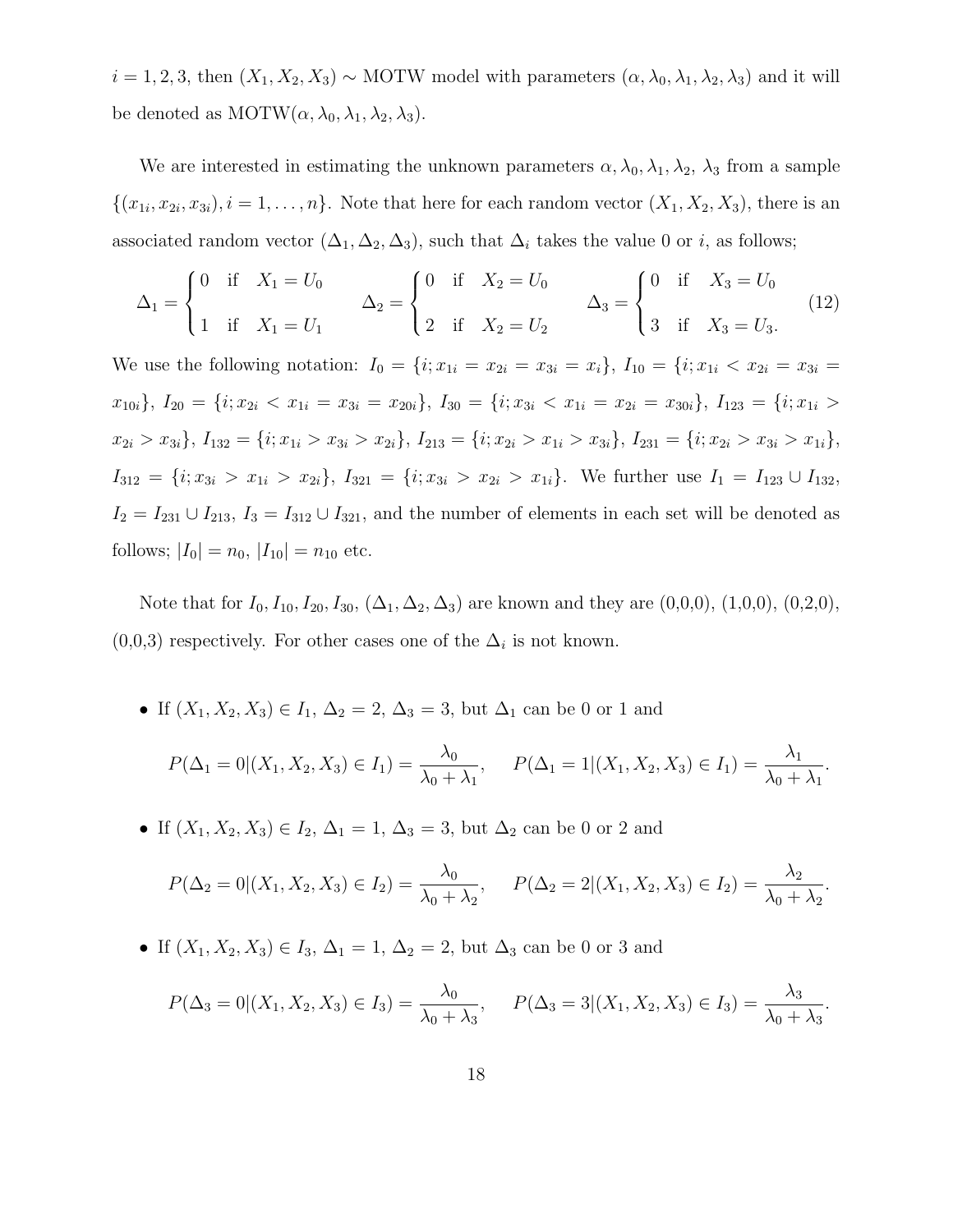Then proceeding exactly as before, for a given  $u_1, u_2, v_1, v_2, w_1, w_2$ , where

$$
u_1 = \frac{\lambda_0}{\lambda_0 + \lambda_1}, u_2 = \frac{\lambda_1}{\lambda_0 + \lambda_1}, v_1 = \frac{\lambda_0}{\lambda_0 + \lambda_2}, v_2 = \frac{\lambda_2}{\lambda_0 + \lambda_2}, w_1 = \frac{\lambda_0}{\lambda_0 + \lambda_3}, w_2 = \frac{\lambda_3}{\lambda_0 + \lambda_3}
$$

,

we have

$$
\hat{\lambda}_{0}(\alpha) = \frac{n_{0} + u_{1}n_{1} + v_{1}n_{2} + w_{1}n_{3}}{\sum_{i \in I_{0}} x_{i}^{\alpha} + \sum_{i \in I_{10}} x_{10i}^{\alpha} + \sum_{i \in I_{20}} x_{20i}^{\alpha} + \sum_{i \in I_{30}} x_{30i}^{\alpha} + \sum_{i \in I_{1}} x_{1i}^{\alpha} + \sum_{i \in I_{2}} x_{2i}^{\alpha} + \sum_{i \in I_{3}} x_{3i}^{\alpha}},
$$
\n
$$
\hat{\lambda}_{1}(\alpha) = \frac{n_{10} + u_{2}n_{1} + n_{2} + n_{3}}{\sum_{i \in I_{0}} x_{i}^{\alpha} + \sum_{i \in I_{10} \cup I_{1} \cup I_{2} \cup I_{3}} x_{1i}^{\alpha}},
$$
\n
$$
\hat{\lambda}_{2}(\alpha) = \frac{n_{20} + n_{1} + v_{2}n_{2} + n_{3}}{\sum_{i \in I_{0}} x_{i}^{\alpha} + \sum_{i \in I_{20} \cup I_{1} \cup I_{2} \cup I_{3}} x_{2i}^{\alpha}},
$$
\n
$$
\hat{\lambda}_{3}(\alpha) = \frac{n_{30} + n_{1} + n_{2} + w_{2}n_{3}}{\sum_{i \in I_{0}} x_{i}^{\alpha} + \sum_{i \in I_{30} \cup I_{1} \cup I_{2} \cup I_{3}} x_{3i}^{\alpha}}.
$$
\n(13)

We define  $g(\cdot)$  and  $h(\cdot)$  as in section 3.

$$
h(\alpha) = \left[\widehat{\lambda}_0(\alpha)g'_0(\alpha) + \widehat{\lambda}_1(\alpha)g'_1(\alpha) + \widehat{\lambda}_2(\alpha)g'_2(\alpha) + \widehat{\lambda}_3(\alpha)g'_3(\alpha)\right],
$$

and

$$
g(\alpha) = \frac{n_0 + 2(n_{10} + n_{20} + n_{30}) + 3(n_1 + n_2 + n_3)}{h(\alpha)},
$$

here  $g_i'(\alpha)$  is the derivative of  $g_i(\alpha)$  with respect to  $\alpha$  and  $g_i(\alpha)$  is the denominator of  $\hat{\lambda}_i(\alpha)$ for  $i = 0, 1, 2, 3$ .

Now we can define the EM algorithm similar to section 3 how to obtain the  $(i + 1)$ th step from the *i*-th step. Suppose at the *i*-th step the estimates of  $\alpha$ ,  $\lambda_0$ ,  $\lambda_1$ ,  $\lambda_2$ ,  $\lambda_3$  are  $\alpha^{(i)},\lambda_0^{(i)}$  $_0^{\left( i\right) },\lambda _1^{\left( i\right) }$  $\stackrel{(i)}{1}, \lambda_2^{(i)}$  $_2^{(i)}, \lambda_3^{(i)}$  $_3^{(i)}$  respectively.

- Step 1: Compute  $u_1, u_2, v_1, v_2, w_1, w_2$  using  $\alpha^{(i)}$ ,  $\lambda_0^{(i)}$  $_0^{\left( i\right) },\lambda _1^{\left( i\right) }$  $\stackrel{(i)}{1}, \lambda_2^{(i)}$  $_2^{(i)}, \lambda_3^{(i)}$  $\frac{1}{3}$ .
- Step 2: Find  $\alpha^{(i+1)}$  by solving  $g(\alpha) = \alpha$  similarly as in Kundu and Gupta [10].
- Step 3: Once  $\alpha^{(i+1)}$  is obtained compute  $\lambda_0^{(i+1)}$  $\lambda_0^{(i+1)}, \lambda_1^{(i+1)}$  $\lambda_1^{(i+1)}, \lambda_2^{(i+1)}$  $\lambda_2^{(i+1)}, \lambda_3^{(i+1)}$  $_3^{(i+1)}$  from (13).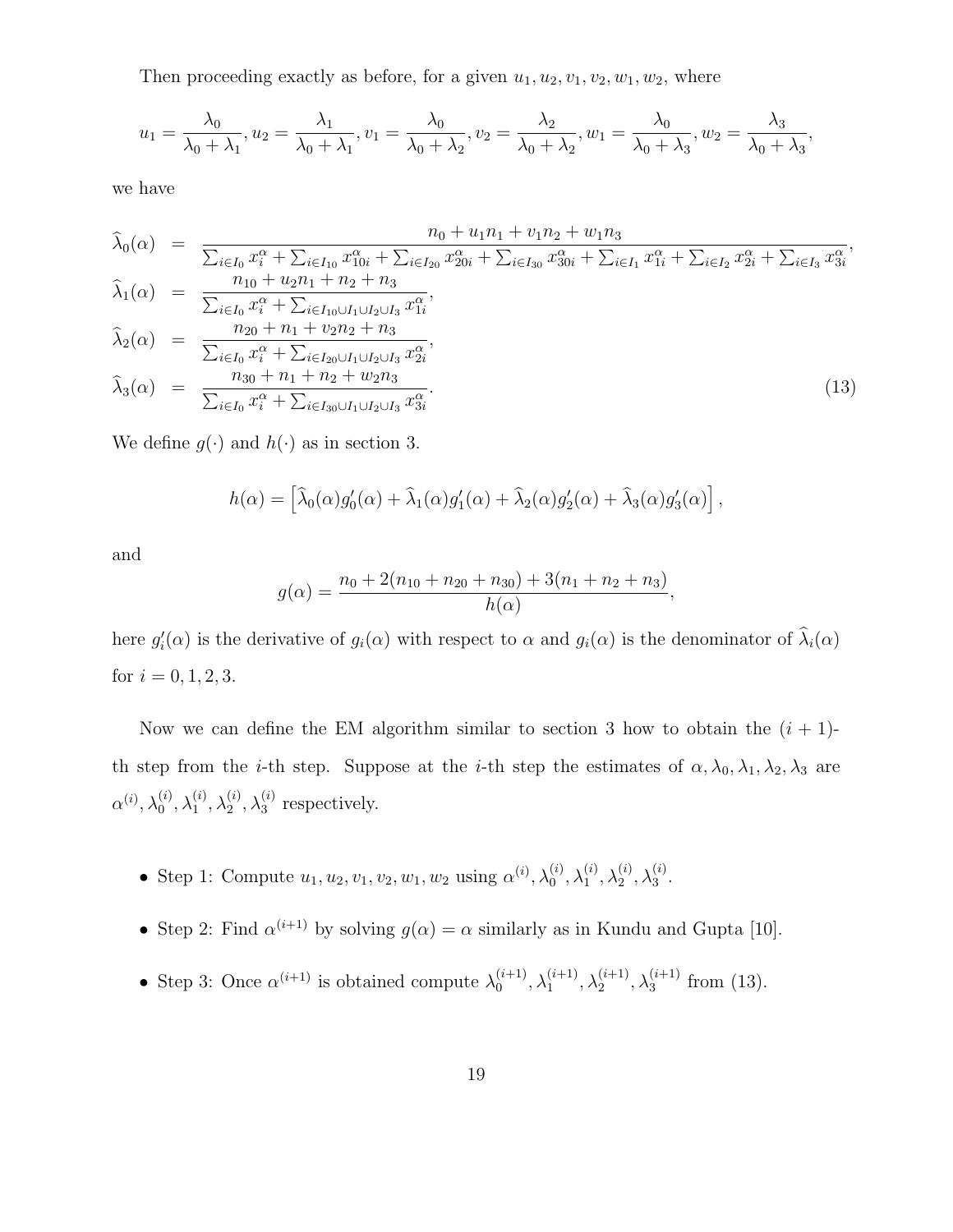### 7 Conclusions

In this paper we have considered the MOBW distribution and discuss the EM algorithm for computing the maximum likelihood estimators of the four unknown parameters. It is observed that the implementation of the EM algorithm is not very difficult and it involves only a one dimensional optimization problem. We have provided a simple iteration technique to perform the one dimensional optimization procedure. The simulation results indicate that the performance of the EM algorithm is quite satisfactory. We have also constructed the asymptotic confidence intervals using the idea of Louis [11] and it is observed that even for moderate sample sizes the asymptotic results can be used for constructing confidence intervals and hence for testing purposes also. We have re-analyzed one data set, which was originally analyzed by Meintanis [15] using MOBE distribution, and we observed that for that data set MOBW model provides a better fit than the bivariate exponential model.

Although we have provided the EM algorithm for MOBW distribution, but it can be extended for the Marshall-Olkin multivariate Weibull model also. We have indicated briefly how it can be done for the trivariate model. It should be mentioned that the above procedure can be extended for other models also. For example in case of mixtures of MOBW or MOMW, the EM algorithm can be used. Moreover, in case of Block and Basu [4] type bivariate Weibull distribution the proposed EM algorithm can be easily extended. The work is in progress and it will reported later.

#### Acknowledgements

The author would like to thank the associate editor and two referees for their valuable comments. The authors are particularly thankful to one referee for Table 4.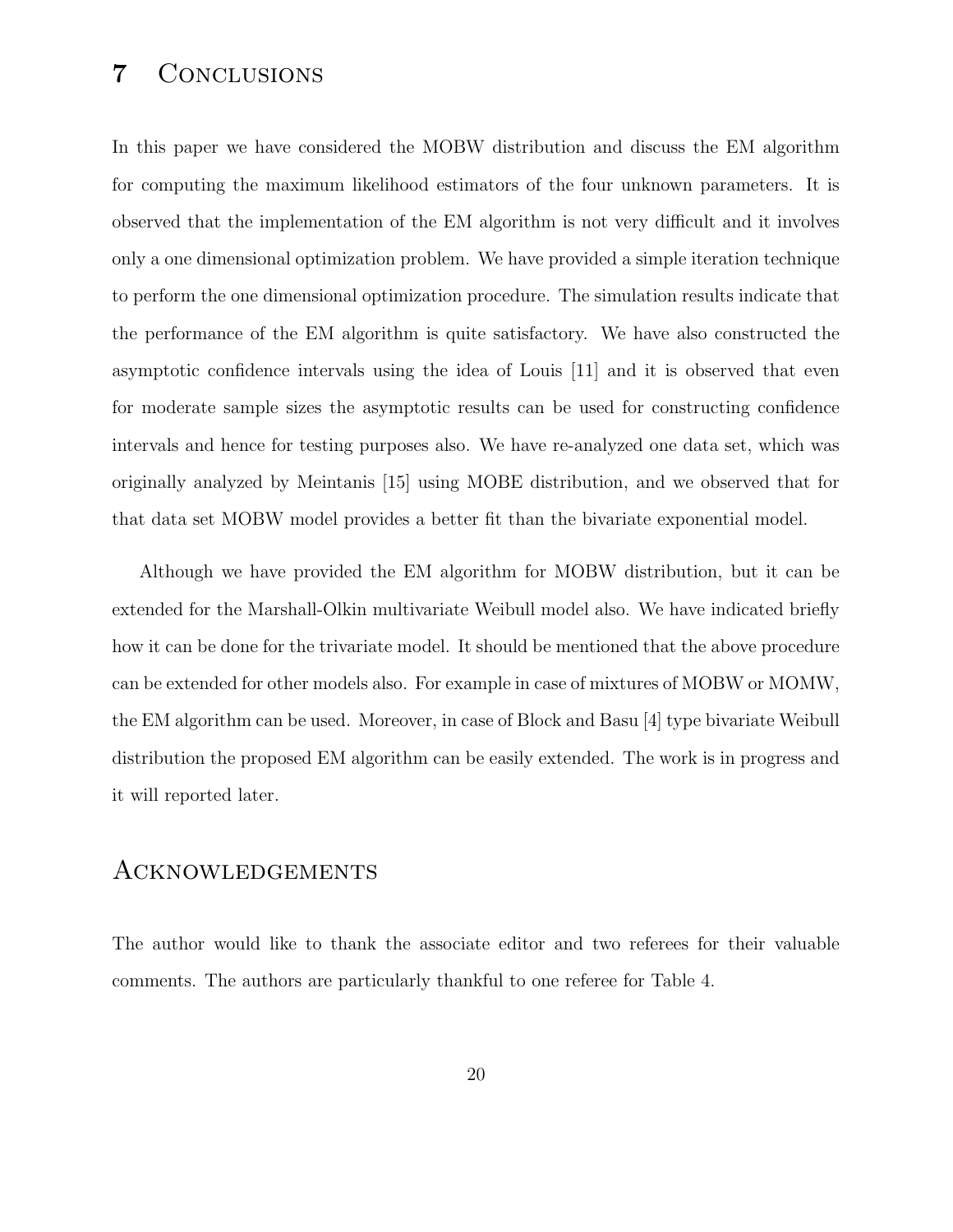## Appendix

In the Appendix we provide the observed Fisher information matrix for the MOBW model. It has been used to compute the asymptotic confidence intervals of the unknown parameters.

#### Observed Fisher Information Matrix

To compute the observed information matrix, we use the same notation as of Louis [11]. If the matrix  $S = ((S_{ij}))$  denotes the Hessian matrix and the vector  $U = (U_i)$  denotes the gradient vector of the pseudo log-likelihood function, then the observed Fisher information matrix can be obtained as  $S - U U^T$ . Below we provide the elements of the matrix S and the vector U.

$$
S_{11} = \frac{n_0 + 2n_1 + 2n_2}{\hat{\alpha}^2} + \hat{\lambda}_0 \left[ \sum_{i \in I_2} x_{1i}^{\hat{\alpha}} (\ln x_{1i})^2 + \sum_{i \in I_1} x_{2i}^{\hat{\alpha}} (\ln x_{2i})^2 + \sum_{i \in I_0} x_{i}^{\hat{\alpha}} (\ln x_i)^2 \right]
$$
  
\n
$$
+ \hat{\lambda}_1 \left[ \sum_{i \in I_1 \cup I_2} x_{1i}^{\hat{\alpha}} (\ln x_{1i})^2 + \sum_{i \in I_0} x_{i}^{\hat{\alpha}} (\ln x_i)^2 \right] + \hat{\lambda}_2 \left[ \sum_{i \in I_1 \cup I_2} x_{2i}^{\hat{\alpha}} (\ln x_{2i})^2 + \sum_{i \in I_0} x_{i}^{\hat{\alpha}} (\ln x_i)^2 \right]
$$
  
\n
$$
S_{12} = S_{21} = \sum_{i \in I_2} x_{1i}^{\hat{\alpha}} \ln x_{1i} + \sum_{i \in I_0} x_{2i}^{\hat{\alpha}} \ln x_{2i} + \sum_{i \in I_0} x_{i}^{\hat{\alpha}} \ln x_{i}
$$
  
\n
$$
S_{13} = S_{31} = \sum_{i \in I_1 \cup I_2} x_{1i}^{\hat{\alpha}} \ln x_{1i} + \sum_{i \in I_0} x_{i}^{\hat{\alpha}} \ln x_{i}
$$
  
\n
$$
S_{14} = S_{41} = \sum_{i \in I_1 \cup I_2} x_{2i}^{\hat{\alpha}} \ln x_{2i} + \sum_{i \in I_0} x_{i}^{\hat{\alpha}} \ln x_{i}
$$
  
\n
$$
S_{22} = \frac{n_0}{\hat{\lambda}_0} + \frac{n_1}{(\hat{\lambda}_0 + \hat{\lambda}_2)^2} + \frac{n_2}{(\hat{\lambda}_0 + \hat{\lambda}_1)^2}, \quad S_{23} = S_{32} = \frac{n_2}{(\hat{\lambda}_0 + \hat{\lambda}_1)^2}
$$
  
\n
$$
S_{33} = \frac{n_1}{\hat{\lambda}_1} + \frac{n_2}{(\hat{\lambda}_0 + \hat{\lambda}_1)^2}, \quad S_{34} = S_{43} = 0, \quad S_{44} = \frac
$$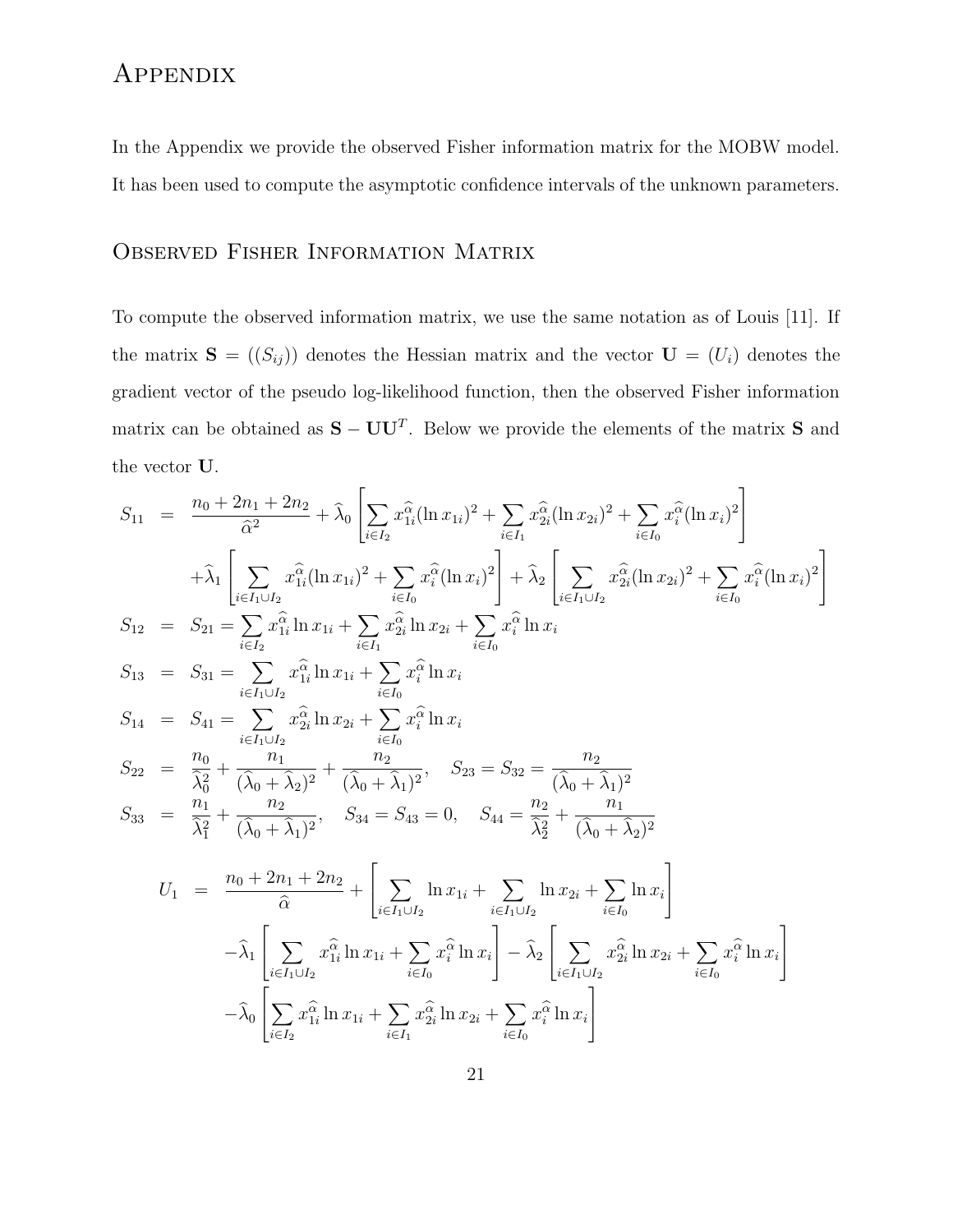$$
U_2 = \frac{n_0}{\hat{\lambda}_0} + \frac{n_1}{\hat{\lambda}_0 + \hat{\lambda}_2} + \frac{n_2}{\hat{\lambda}_0 + \hat{\lambda}_1} - \left[\sum_{i \in I_2} x_{1i}^{\hat{\alpha}} + \sum_{i \in I_1} x_{2i}^{\hat{\alpha}} + \sum_{i \in I_0} x_i^{\hat{\alpha}}\right]
$$
  
\n
$$
U_3 = \frac{n_1}{\hat{\lambda}_1} + \frac{n_2}{\hat{\lambda}_0 + \hat{\lambda}_1} - \left[\sum_{i \in I_1 \cup I_2} x_{1i}^{\hat{\alpha}} + \sum_{i \in I_0} x_i^{\hat{\alpha}}\right]
$$
  
\n
$$
U_4 = \frac{n_2}{\hat{\lambda}_2} + \frac{n_1}{\hat{\lambda}_0 + \hat{\lambda}_2} - \left[\sum_{i \in I_1 \cup I_2} x_{2i}^{\hat{\alpha}} + \sum_{i \in I_0} x_i^{\hat{\alpha}}\right]
$$

### References

- [1] Arnold, B. (1968), "Parameter estimation for a multivarite exponential distribution", Journal of the American Statistical Association, vol. 63, 848–852.
- [2] Bemis, B., Bain, L.J. and Higgins, J.J. (1972), "Estimation and hypothesis testing for the parameters of a bivariate exponential distribution", Journal of the American Statistical Association, vol. 67, 927–929.
- [3] Bhattacharyya, G. K. and Johnson, R. A., (1971), "Maximum Likelihood Estimation and Hypothesis Testing in the Bivariate Exponential Model of Marshall and Olkin", http://handle.dtic.mil/100.2/AD737530.
- [4] Block, H. and Basu, A. P. (1974), "A continuous bivariate exponential extension", Journal of the American Statistical Association, vol. 69, 1031–1037.
- [5] Dinse, G.E. (1982), "Non-parametric estimation of partially incomplete time and types of failure data", Biometrics, vol. 38, 417–431.
- [6] Hanagal, D.D. (2005), "A bivariate Weibull regression model", Economic Quality Control, vol. 20, 143–150.
- [7] Hanagal, D.D. (2006), "Bivariate Weibull regression model based on censored samples", Statistical Papers, vol. 47, 137–147.